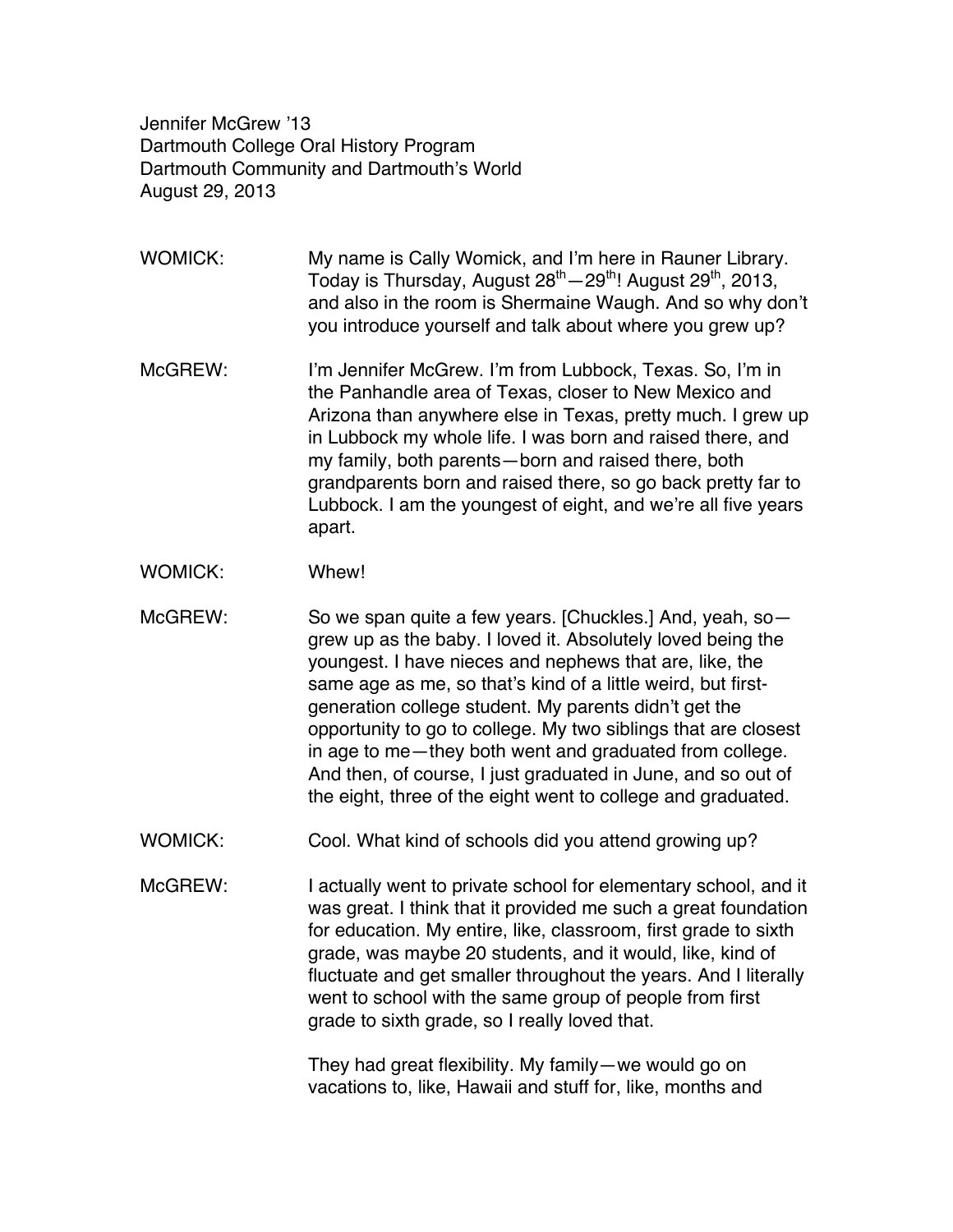would never have been able to do that if I was in public school, so I think private school gave me that one-on-one attention and gave me the ability to be able to attend a place like Dartmouth. I don't think I would have been able to go here if I had gone to public school for elementary.

My mom actually retired when I was going into the sixth grade, and so she wanted me to go to school closer to the house so I could take the bus to school, so I moved to public school in sixth grade and went to public school from sixth grade to graduation. And I'd say that they were pretty marginal, below marginal schools. They were probably, like, the worst-performing schools in the town. The predominantly minority schools. Lot of low-income students, lot of students whose parents didn't go to college, a lot of students who live in single households, like—I grew up in a single household. My mom took care of me, and it was like that my whole life, and so just a lot of kids just like me I grew up around.

- WOMICK: So how did you find your way to Dartmouth?
- McGREW: It actually was an accident. When I was getting ready—my mom actually passed away when I was 14, and so the whole college search and everything was all on me. So I had a couple of counselors at school who were very dedicated to making sure that I got into a really good place, and me, I kind of doubted my abilities, but one of my counselors, was just like, "Jennifer, what's your favorite number?" And I said, "Thirteen." And she was, like, "Okay, you're applying to 13 schools." [Chuckles.] I'm, like, "I'm not applying to 13 schools." She was, like, "No, you are."

So I thought that I'd be smarter than her and just go on a Common App and apply to a whole bunch of schools on the Common App, and Dartmouth was one of the schools [chuckles] on the Common App, so that's how I came across Dartmouth.

I told myself that I had to apply to four Ivies, and so I applied here, Brown, Cornell and Harvard, and then I applied to a mix of other places: NYU, Duke, a handful of places back in Texas, so it was just a little bit of things here, there, everywhere.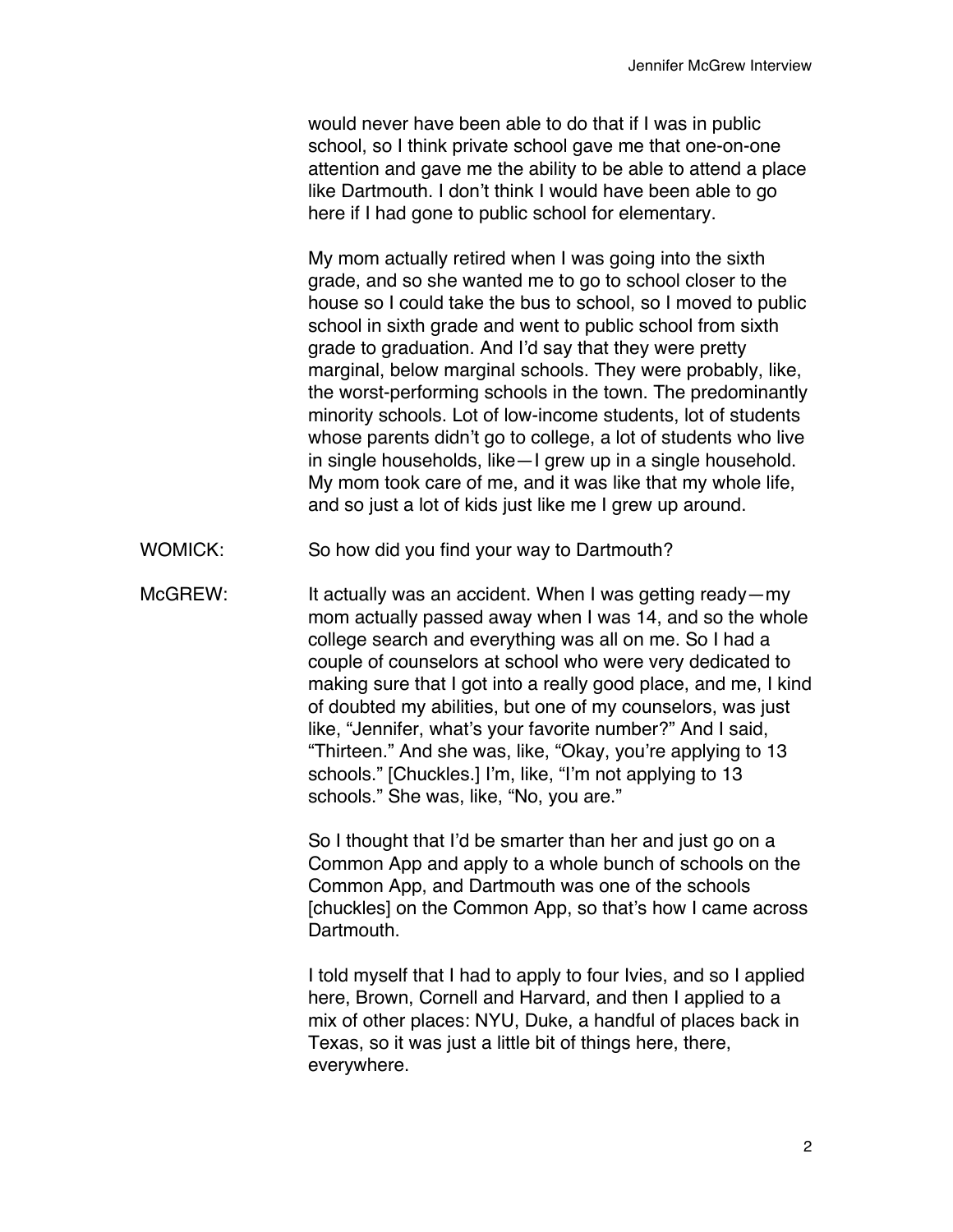And then when I heard back—I actually got, like, all my acceptance letters on the same day, so it was, like, 12 acceptance letters, and then I got wait-listed at Harvard. And so then it was just kind of going through, like, *Which school am I gonna go to?*

So the Texas schools I automatically put in, like, a "no" pile 'cause I just needed to get out of Texas. I'd been in Texas my whole life, so I was, like, *I need to get away.* NYU was cool, but I was like, *It's New York*. Like, *Am I really gonna go from—* Lubbock is a decent-sized town, has about 250,000 people, but—*Am I really gonna go from Lubbock to New York?* I was, like, *Yeah, I don't think that's gonna happen*.

I really didn't know much about Dartmouth. Back when I first wanted to go to college, I was under the impression that I wanted to be a doctor, so I was looking at schools that had a neuroscience major 'cause I wanted to be a neurosurgeon, and Dartmouth had a neuroscience major, so I'm, like, *Oh, I'll apply to*—that's another reason why I chose it out of all the other Ivies I applied to.

And, yeah, so I applied, and got in, and then I ended up coming up here for Dimensions and absolutely fell in love with the place. People were literally sitting on the Green, singing "Kumbaya," smokin' hookah—[Both chuckle.] And I was, like, *Is this really what you guys do out here? Like, people actually, like literally sit in a circle, singing "Kumbaya"?* It was, like, 60 degrees outside, and I had on two jackets. I was freezing.

- WOMICK: [Chuckles.]
- McGREW: And people were out tanning. I remember girls walking around in bikinis, and I was just, like, *Where am I?*
- WOMICK: [Laughs.]

McGREW: *What is going on?* But I absolutely fell in love with this place. The people were just so warm and kind, and I remember every time I'd walk back to my host dorm, I'd be going the wrong way, and people would be, like, "You're goin' the wrong way. Here, I'll just walk you over there." So it was just,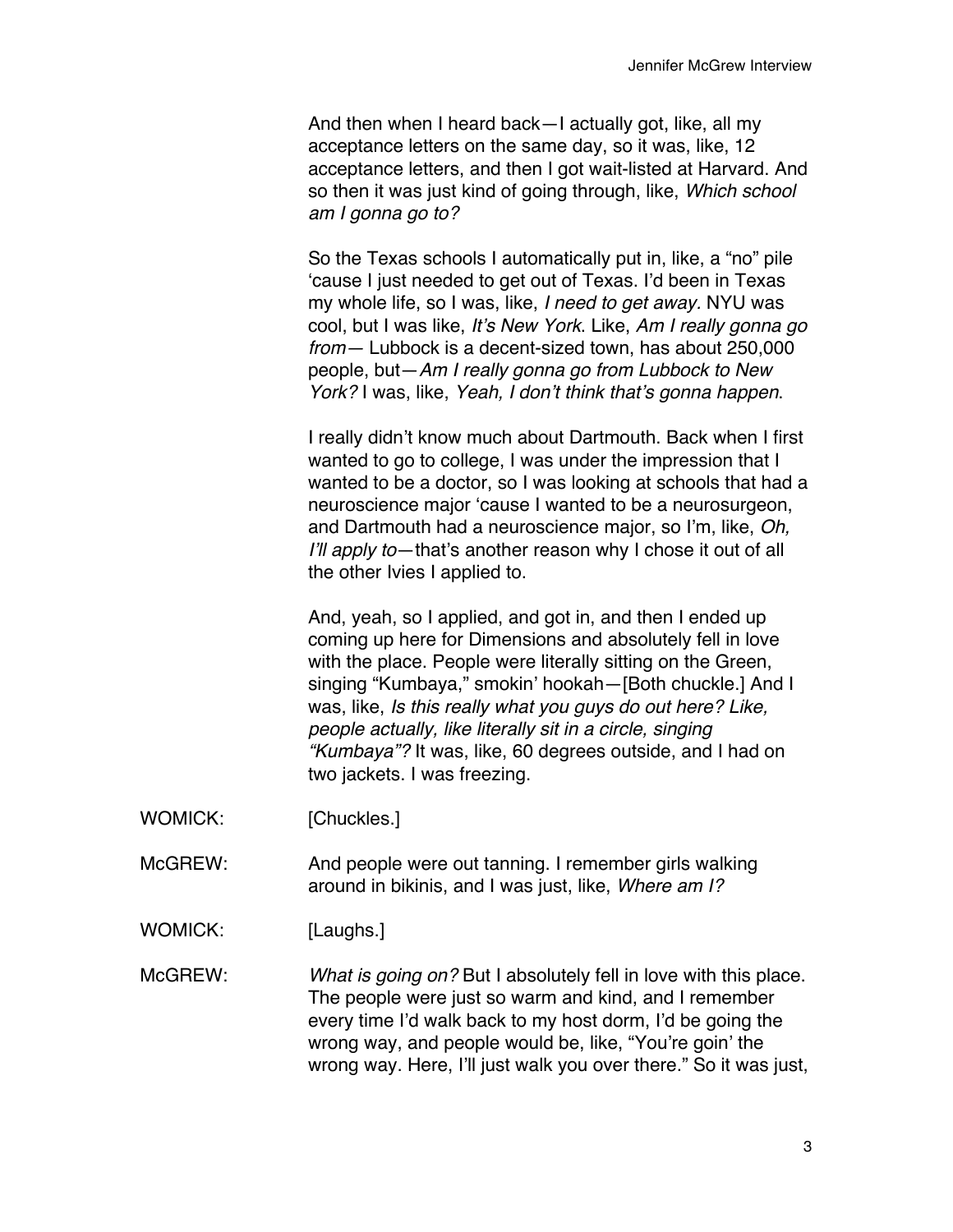like, such a warm environment and just had so many people who were just looking out for me.

And the fact that—another thing was Dartmouth paid for me to come up to Dimensions, and that was a big thing. I was thinking that if they were willing to do this before I even signed on to be a student, I can only imagine what they would do for me when I actually became a student. So I think that—when I went home from Dimensions, I was just, like, *I'm goin' to Dartmouth.* Like, I heard back from Harvard and actually got in, but I fell in love with this place, so I decided to come here.

- WOMICK: So how does Dartmouth compare to where you grew up?
- McGREW: Dartmouth is int'resting. I mean, like, Lubbock is—I want to say minority wise, it's probably similar percentages. I mean, I think there's just a little bit more minorities in general in Texas or in Lubbock, where I'm from. But the makeup of places is pretty much similar.

One thing is I didn't really realize that I was black until I got to Dartmouth, which is really weird because coming from Texas, people were, like, "Didn't you face racism and stuff back in Texas?" And I was, like, "Yeah, but people who are racist just don't interact with people of color. Like, the racist people stay on their side of town and interact only with themselves," whereas here on campus, I guess we're in such a small space—and not to say that there's just a whole bunch of out, really racist people here, but I think that it's a lot worse, that people are trying to mask the fact that they're ignorant about different cultures and different people, and being all smooshed together for four years, we come into contact with a lot of int'resting characters. And so it's different. It's very different. And there's also trees here. [Chuckles.] There's not really trees in Texas. There's mountains.

[Chuckles.] I think that's the one thing that really got me, is driving up here—now more so than when I was actually a student. I'd drive up here, and it's just so—I just get so nervous because turn-offs just appear out of nowhere, whereas back home it's just flat for miles so, like, you can see everything for miles. And so it's just like a-it's a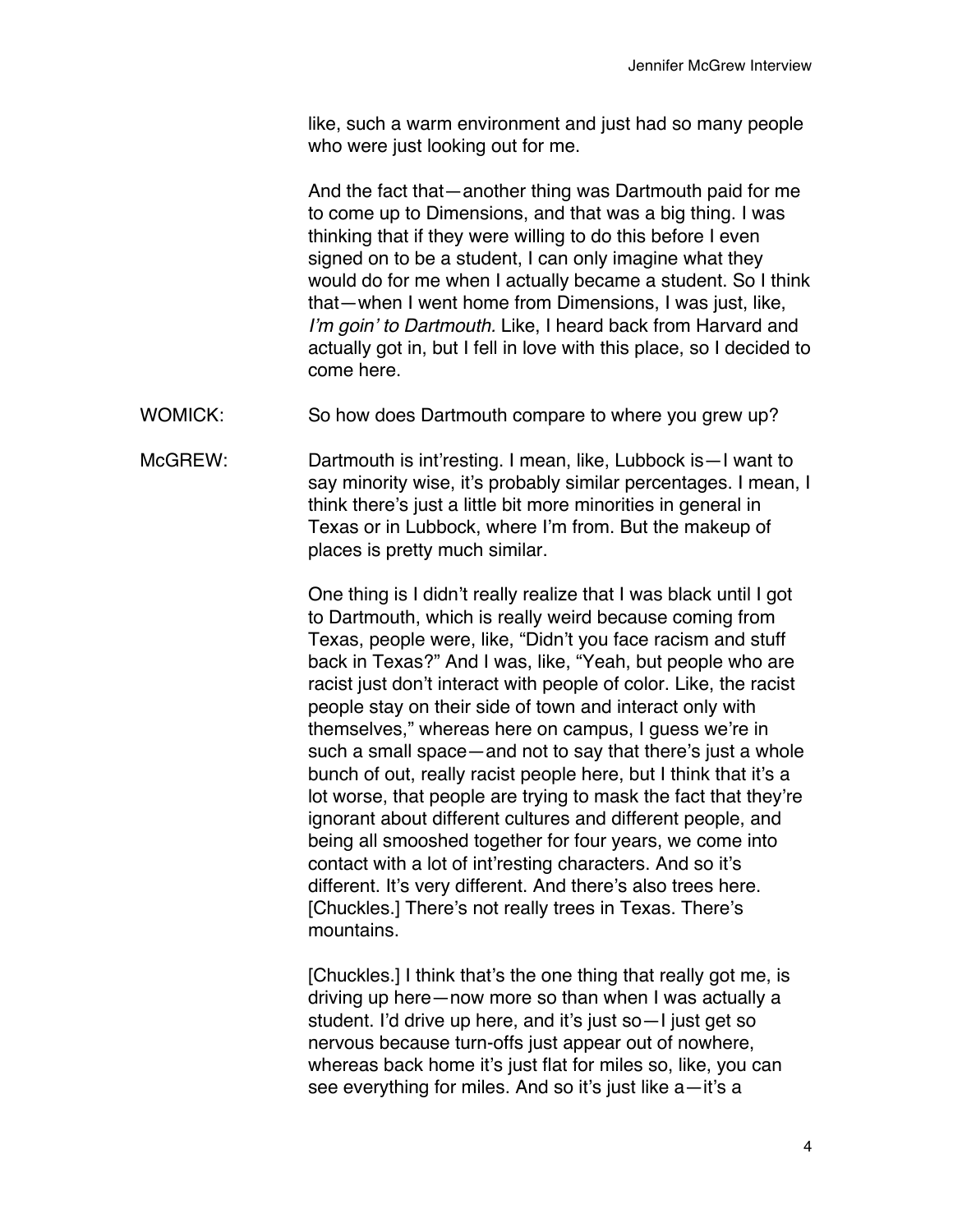completely different world, actually. It's so weird. [Chuckles.] It's Hanover.

I think Hanover's also very non-representative of the Upper Valley in general, 'cause, like I said, being able to venture out a little bit more after graduation, it's really weird how isolated and how false an idea of what life is, is painted on Dartmouth's campus.

- WOMICK: Mm-hm. Yeah. So what was it like coming here as a student during orientation freshman fall?
- McGREW: I cried my first day [chuckles] I was at Dartmouth. Actually, my sister—I flew into Manchester. My sister—she went to school in Missouri, and she was still living in Missouri, so she met me in Manchester, and we drove up together. And then she helped me get all settled and get all moved in, and then she left, and I remember sitting in my room thinking, like, *I made a big mistake. I came out here. I know no one from my high school.* No one from my high school has gone to an Ivy League school, I don't think. I think I'm the first one to go. Definitely no one from my school's gone to Dartmouth. Most students went to Eastern New Mexico, which is about an hour away from my hometown, and a lot of them don't make it past their freshman year.

So I was really doubting my abilities and doubting the fact that I was at Dartmouth and the fact that I was accepted into Dartmouth. So I had that, and the fact that I was here by myself, and it's a scary time. I did not go on Trips. I'm not into the outdoors at all. The trees are pretty to look at, like, when I'm sitting in a building. [Chuckles.] But being out camping is really not for me. And I'm allergic to a lot of things. I'm allergic to grass. I'm allergic to pollen. So I was just, like, *I'm not goin' on a trip*.

So I think that that was another thing; I literally didn't know anybody. And so the first day I was here, my sister dropped me off, and I remember going to get my computer from the computer store and trying to walk back, and I either, like, made it back and put my stuff down and decided to go get food or somehow I ended up outside of my dorm again, and I got lost.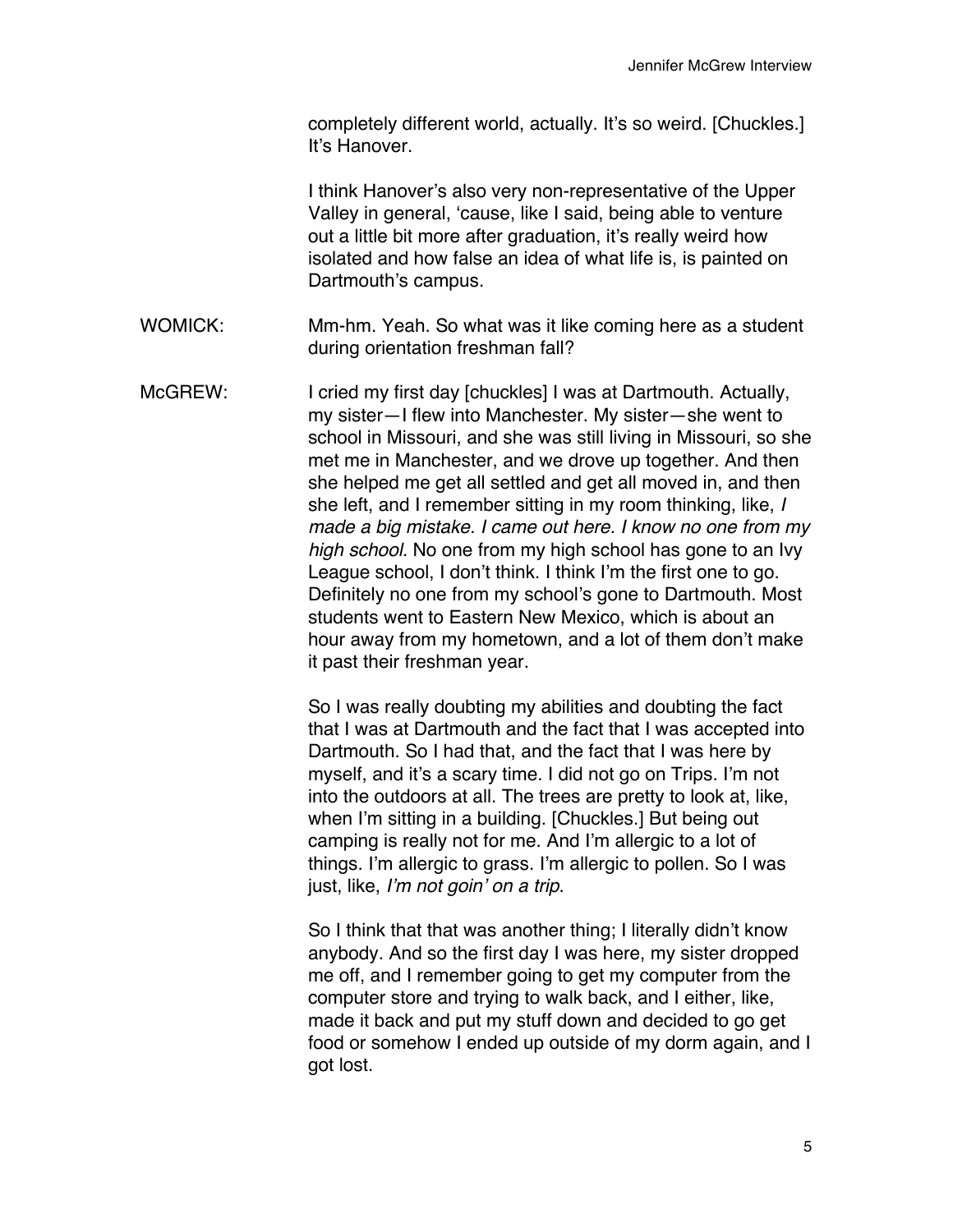And so I'm, like, walking around—and I lived in East Wheelock, and so it took my sister and me, like, an hour, literally, to find East Wheelock when we first got on campus. And so I'm walking around, looking around, looking how to get to East Wheelock, and it starts lightly drizzling, and I'm, like, *Okay, I'll make it back before it starts raining.* And since it was orientation, we couldn't get into dorms that weren't our particular dorms—'cause during the year you can get into whatever dorm, but we couldn't 'cause I was just, like, *Aw, I'll just go into a dorm and just wait out the rain.*

But I was, like, *No, I'll make it before it starts raining.* And then it starts pouring outside; so it's pouring, I'm looking for my dorm, I finally find it, and I just go in my room, and I'm just crying, and I call my sister and told her to come pick me up [chuckles], and that I was goin' back home because it was, like, "My hair got wet, and I just went and got it done." And, "Dartmouth hates me, and I'm not gonna make any friends, and I'm stupid."

And so it was just, like, I guess I was just so overwhelmed at that moment and, like, me getting poured on kind of pushed me over the edge. [Both chuckle.] But, obviously, I stuck through [laugh], and actually I made a great group of friends I want to say the second or third night of orientation, when they had a little, like, mixer in East Wheelock for everybody in the different clusters to come down. I met a couple of people, and they became some of my best friends at Dartmouth.

And, kind of, people say that you really don't stay friends with those that you meet freshman year, and I mean, our group definitely—like, we had a group of, like, 15 to 20. We had a really big shmob that we walked around with. And, I mean, it definitely did kind of condense from freshman year; but those few people, I stayed really close to. So it was an interesting transition.

And also the fall. I had never seen leaves change such vibrant colors, which really, like—I was just in awe, walking to class 'cause I was, like, *The leaves actually change colors?!* Because back home it's, like, they're green and then they're, like, brown, dead. And then they might turn back green, but they might not. But here it's, like, there's this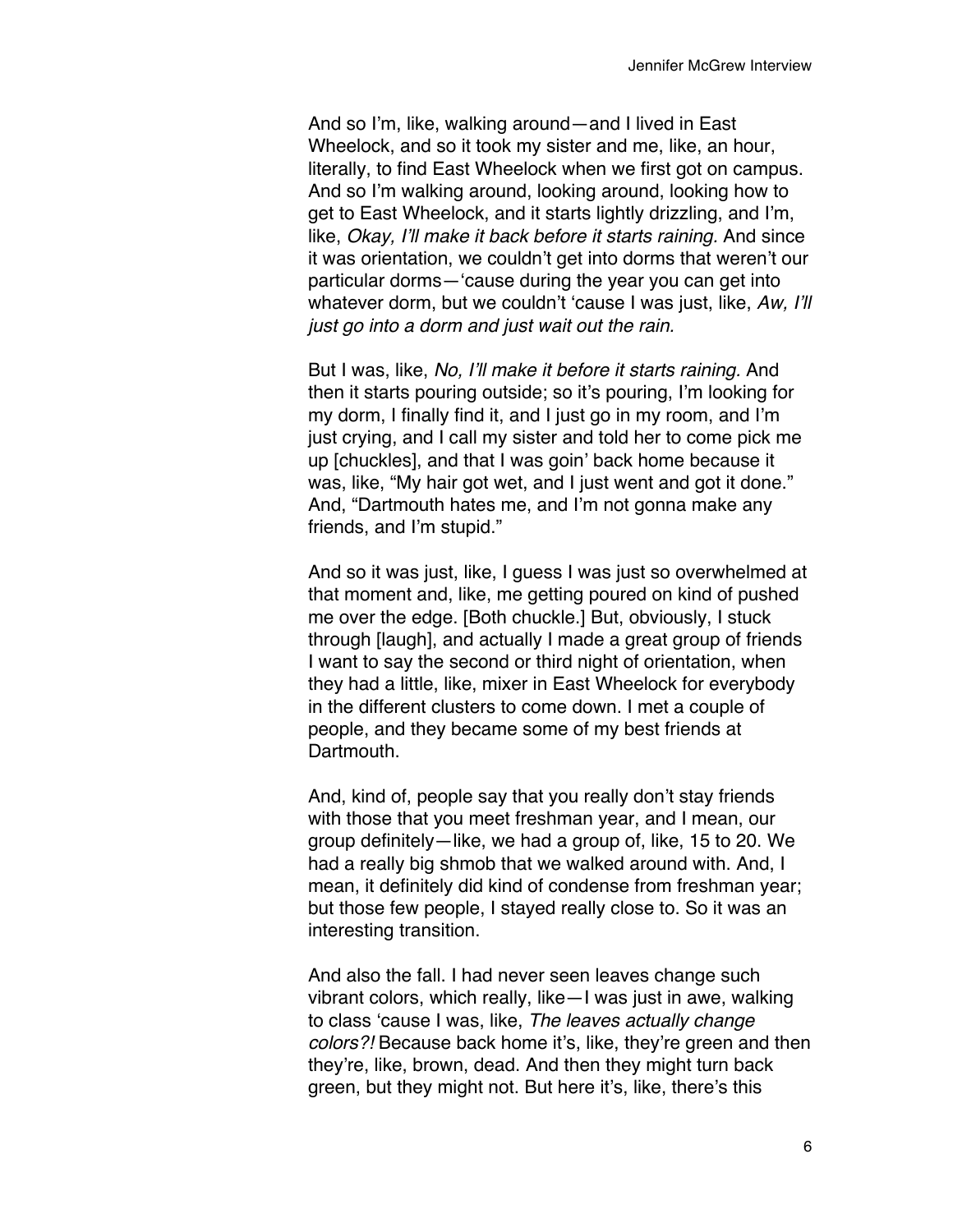whole, like, transitionary period where the leaves are just so beautiful and so I was just like, *I love it.* I love the fall up here. Winter, not so much. But the fall—I can live with the fall.

WOMICK: Yeah, how was that first winter?

McGREW: [Chuckles.] Well, we were told that our first winter was mild. I didn't think there was anything mild about it. Snow back home lasts—it had snowed a couple of times, like, throughout my youth, but snow would last for half a day. They would cancel class in the morning or cancel school in the morning, and then by noon the snow would be melted 'cause the sun would be out.

> So the first day that it did a heavy, heavy snow, I went to, like, the midnight snowball fight, and I was, like, *This is amazing! Snow everywhere! Let's have fun!* And then walking to class in that. I was just, like, *This is the worst thing ever.* After a week of it, I was, like, *Okay, the snow can go somewhere.* After, like, three months of it, I was totally over it. And somehow I managed to be on every single winter. [Laughs.] So I never got a break from the winter term.

> I took my favorite classes, though, in the winter, so I guess that makes up for it. I think Dartmouth purposely, like, offers amazing classes in the winter because they know how much it sucks and the fact that the sun goes down at, like, two, and it's just dark all the time, and it's cold.

> But, yeah, that first winter. It was int'resting. I mean, calling home and telling people, like, "I've been in negative temperatures—like, I've gone outside, and, like, my face is frozen." Or, like, "You can throw a boiling cup of water outside and it turns into snow. Like, that's how cold it is outside." And I don't think they really were able to comprehend that. They're, like, "It's 55 here. We're cold. We had to pull out our windbreakers." And I was just, like, "I have no words for you right now." [Chuckles.]

> So, it was—yeah, it was an interesting transition. But I, like,—I mean, I never—I never thought I would live in New Hampshire for four years, so, I mean, I'm young. I don't have any kids. I don't have any, like, super-major responsibilities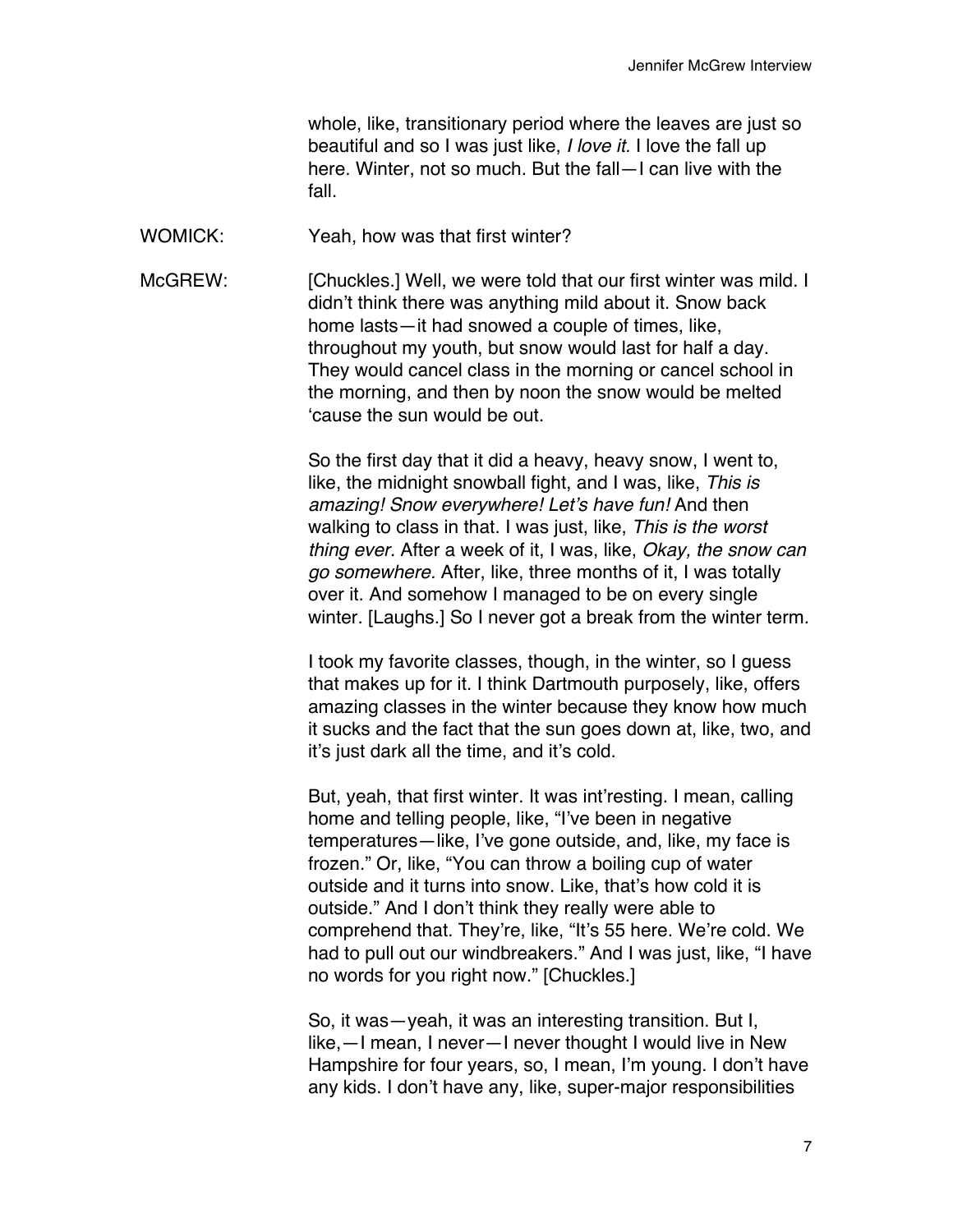but, like, getting an education, like, finding a job or whatever. But I think it was a great experience. Like, I know I don't want to go live in Alaska for the rest of my life. [Chuckles] I'm glad that I'm able to kind of rule that out. But it was nice to be able to live in something different for a while.

WOMICK: Mm-hm. Yeah. So then what did you do the summer after your freshman year?

McGREW: I actually went to Brazil. I did the Portuguese LSA. I found out that we had to do the language requirement and I was gonna do Spanish just because I'd done Spanish all throughout high school. I didn't know Spanish, but [chuckles] I had taken Spanish in high school, and I was, like, *Okay, I can just continue on with my Spanish.* But a couple of my friends, who were '12s, had actually done the Portuguese LSA and absolutely fell in love with it. And the program was really small because they didn't usually have a lot of people sign up for it, and they were, like, working to get more people interested in it. And so I talked to my friends, my '12s, the '12s who were my friends, about it, and they were just telling me the great time that they had and how you just take the Portuguese for a term and then you go over to Brazil for a tem and it's amazing and you just have a blast. And so I was, like, *Oh, I'm gonna do this.*

> So I got one of my best friends from here and convinced her to actually take it with me as well, and so we both ended up going to Brazil our freshman summer and I had a blast. It was the hardest term [chuckles] that I've had at Dartmouth, but it was one of the best terms. I was gonna say "the best," but it was one of my favorite terms associated with Dartmouth. I just don't think I would have ever had the opportunity to kind of completely immerse myself in a culture like that.

> I lived with a Afro-Brazilian family, and to see the similarities between, like, Afro-Brazilians and African-Americans was just amazing. Like, even though we're continents away, there are so many things that are very similar between us. And she cooked dinner, and she'd be, like, "Do you have this in America?" And I'm, like, "Yeah, we eat black-eyed peas, too." And so it was just, like—it was just so amazing just to see how similarities were running through the different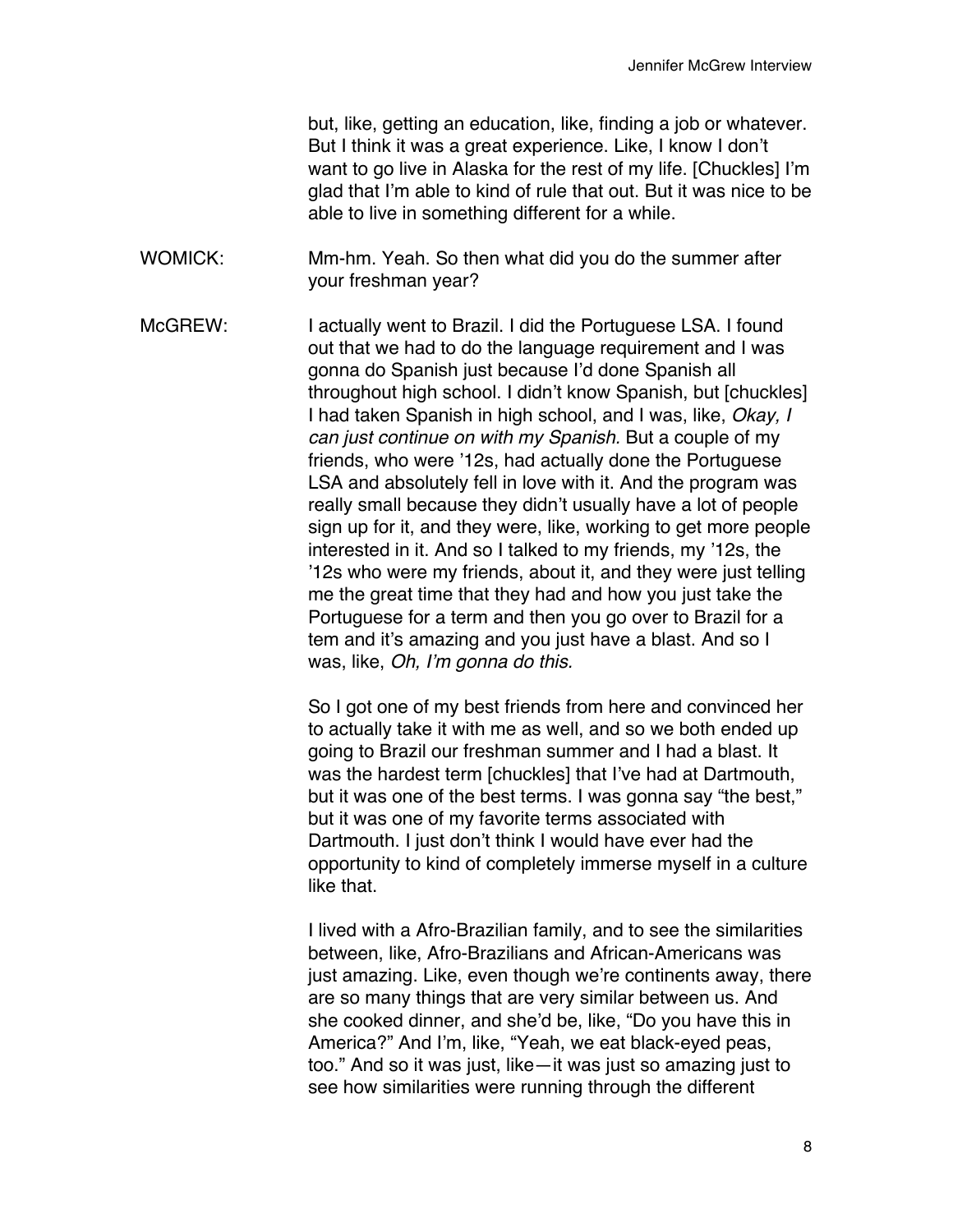cultures. And I don't want to say that I left Brazil being able to speak fluent Portuguese [chuckles]. I still can't speak Portuguese. But I think that looking beyond, like, the simple classroom portion of it, being able to meet friends and get closer to the Dartmouth students who were in the program as well—I felt a really strong bond with the people who were in the program.

I had a great time. It was amazing. I'm so glad I did it, and I highly recommended it to everybody when I came back, and so quite a few of my friends who were '14s ended up doing it their freshman summer, sophomore summer, and then kind of passed it along. So I'm glad—especially, like, people of color—getting them excited about the opportunity to actually do a study abroad program, 'cause there's kind of a myth in the black community that there's not as many opportunities out there for us, which, I mean,—granted, like, money-wise and things like that, it is expensive, but I was able to pretty much get my entire trip paid for by financial aid. So it's definitely possible. And I'm glad that there was people who did it before me, who told me that it was possible, so I had the opportunity, and then I was able to pass along that knowledge so that other people had the opportunity as well.

- WOMICK: Yeah. And did you come right back to Dartmouth that fall?
- McGREW: I did. I actually did, like, seven or eight terms in a row before I took an off term. It was seven, 'cause my first off term was sophomore summer. So, yeah, I did a—[Chuckles.] I did a *lot*  of Dartmouth in a *long* time period. I don't know. It was tiring. I can't lie. It was tiring. But I couldn't see it any other way.

I actually stayed here for all of my off terms except for one. My sophomore summer, I really wanted to be with the class because it's a big time for classes to bond and brotherhood, sisterhood and all that good jazz. So I ended up staying here and working full time for Collis Center, at the front desk. And I loved it. I lived in Cutter-Shabazz. They actually had Cutter-Shabazz open for that summer for the first time in, like, forever. So I lived there with a whole host of friends. It was like living in a house [chuckles], literally living in a house with all my friends, up and down hallways. We had, like, Sunday dinners.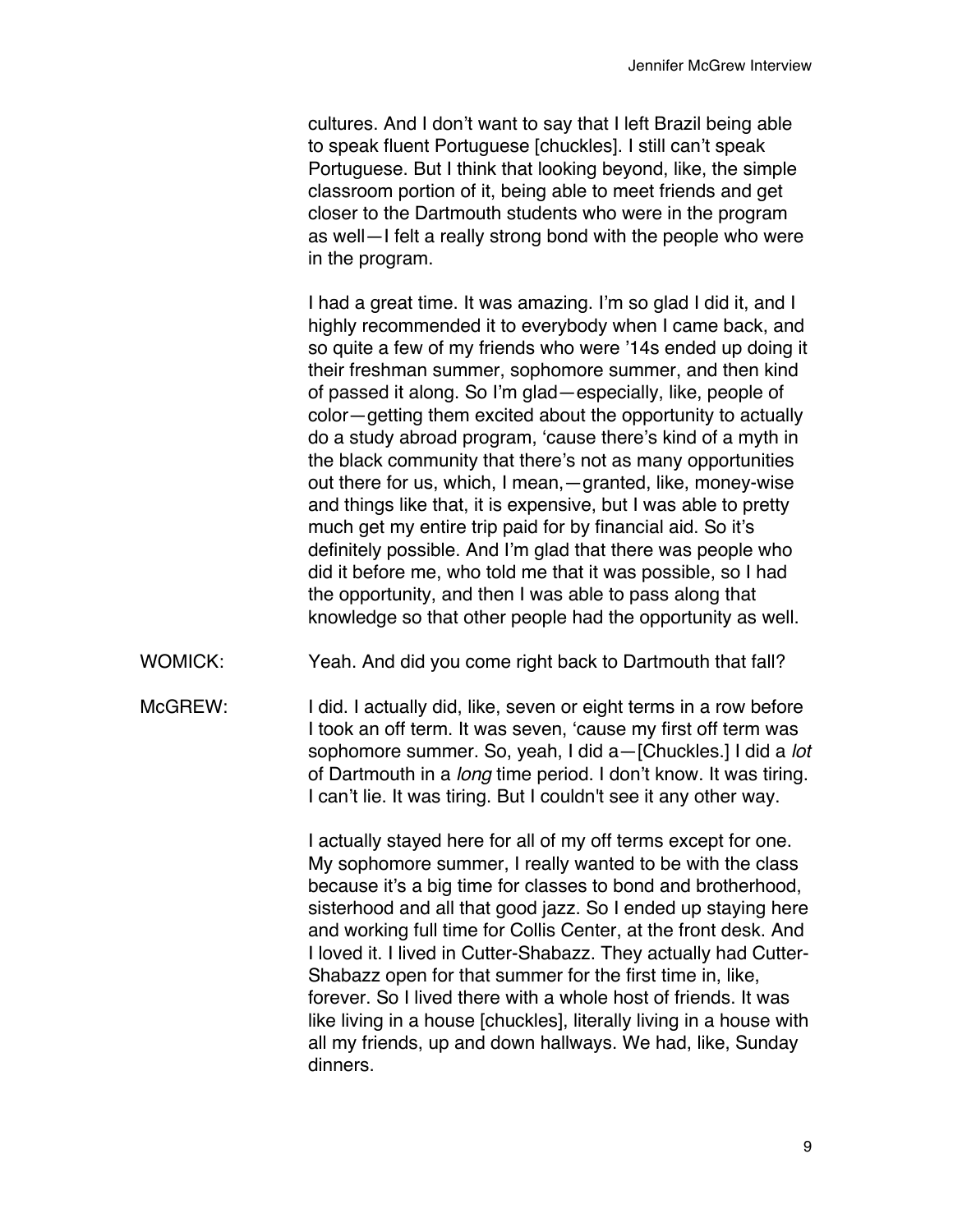That was actually one of my favorite terms at Dartmouth. It was amazing. Sophomore summer and senior spring were my two favorite terms at Dartmouth, just because I just felt such a sense of community there. And sophomore summer is, like,—I think professors realize, like, it's summer. I don't necessarily wanna say classes are easier, and I can't speak from experience 'cause I didn't take classes during sophomore summer, but I really loved how—just things were just, like, a lot more carefree. People were out, like, studying on the Green, throw frisbees. Like, it was sunny, so go down to the river. It was just a lot more relaxed and a lot more laid back, and I really appreciated that. So I think that that was sophomore summer is great.

People complain about it beforehand. Like, "Oh, we have to do a summer term," but I think, like, after you do the term, you realize, like, how important it is for not only you but, like, for your class to be together. And then junior year, a lot of people do study abroads or do internships, and so it's a nice way for you to be able to bond with your classmates before you all kind split up until you come back together senior year.

- WOMICK: Mm-hm. What about sophomore fall? That tends to be a pretty big term for lots of people 'cause so many students rush.
- McGREW: Yes.

WOMICK: Was that important to you?

McGREW: I actually didn't rush. Sorority life on Dartmouth's campus was never appealing to me at all. I see why people utilize it, and I see why people find it—like, enjoy it, because they have the space where they feel comfortable that they can go to, and I guess since I found that in Cutter-Shabazz and the Afro-American Society, that was, like,—I don't say it was like my sorority, but that was, like, where I went, and that's where I felt comfortable.

> And we had a house that we could go to, and we had parties there, and we have events there, and, like, you can always find someone in there studying, so it's, like, always a space that, I mean, I can go do, where I kind of fit in and I really belonged.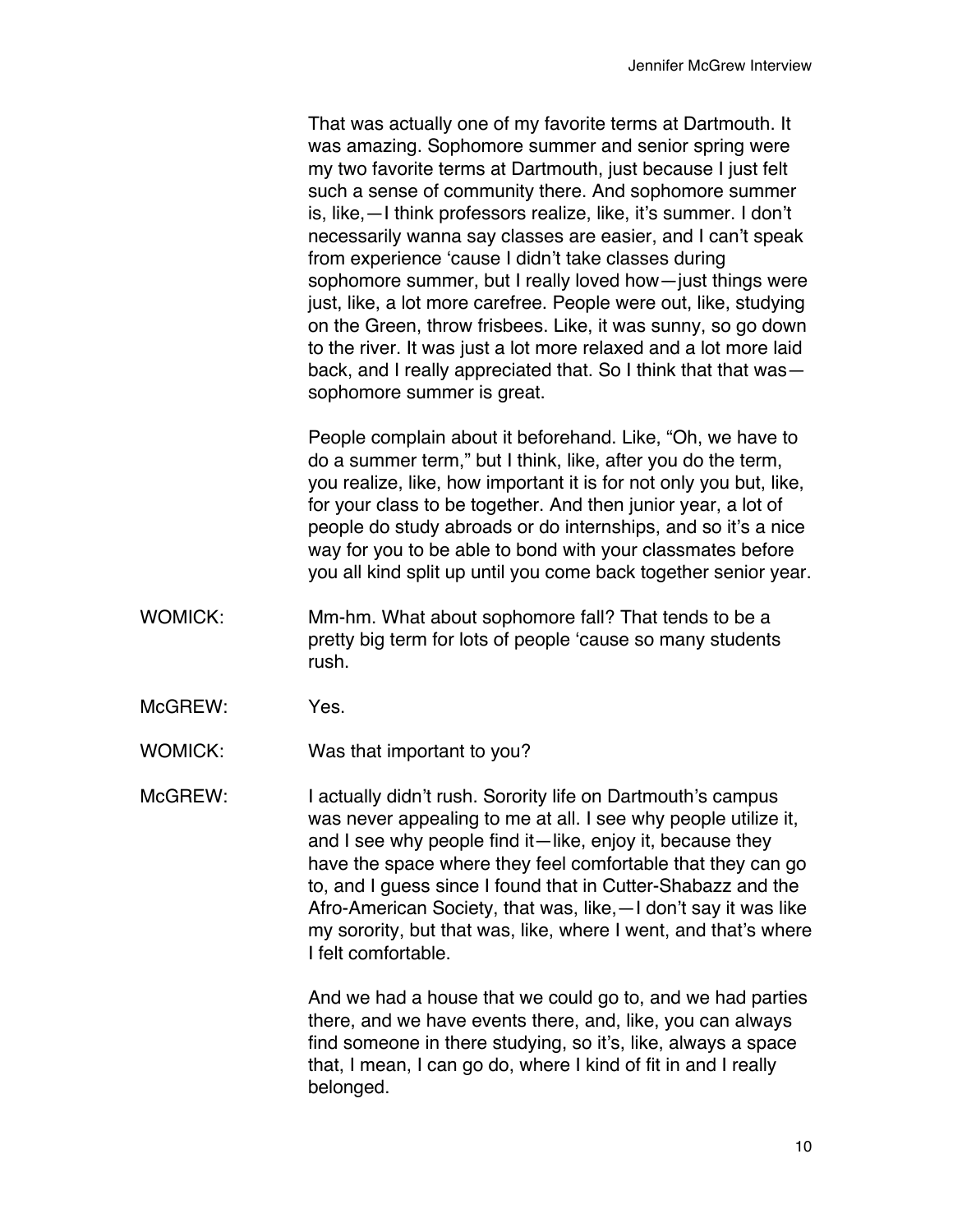I have a few friends who did rush, and more power to them. I mean, for me, primarily I didn't have time to rush. I worked 40 hours a week most of my Dartmouth career, and so I didn't have time to just go walk around in people's sororities for a week and hope that they liked me.

WOMICK: [Chuckles.]

McGREW: 'Cause that's, like, \$400 that I wasn't making. Two was another financial aspect. Like, I know they have scholarships and stuff for people who are in the sororities, but it's, like, not guaranteed, and I just wasn't interested in it. And also I think I was more so interested in doing the historically black sorority. There's only one on campus now. I was interested in doing one that's not on campus, just because I had prior exposure to them growing up and had a really great experience with them, and so that was something that I was kinda holding out on, to see if maybe they would come back to campus or if maybe I would just try to join in a grad chapter or something like that. So I think that that really shaped and molded my views towards the sororities on campus, and I wasn't really ever interested in joining them at all.

- WOMICK: What about your friends? Did they join?
- McGREW: A majority of my friends, no. A very, very small minority of my friends, yes. I think I can count on one hand the friends from my friend groups that joined, and I think by senior year, only one of them was still semi-active, not even very, very active. Like, she would go to very few things. Like, she never went to events. She might go to, like, one 'tails event a term and Derby. [All chuckle.] And that would be it. And so I got a ticket to go to Derby every year.

But, yeah, a lot of my friends ended up de-pledging or, like, not being a part of the sorority, for either financial reasons or because they just didn't have time to do it or they didn't feel comfortable in the house any longer, so—yeah, a lot of my friends—it was not a issue or a thought that they had in their mind at all, which I think—I don't know. I guess it'd be interesting to see—I guess if I was on the other side, if I didn't have a community like the Afro-American Society, if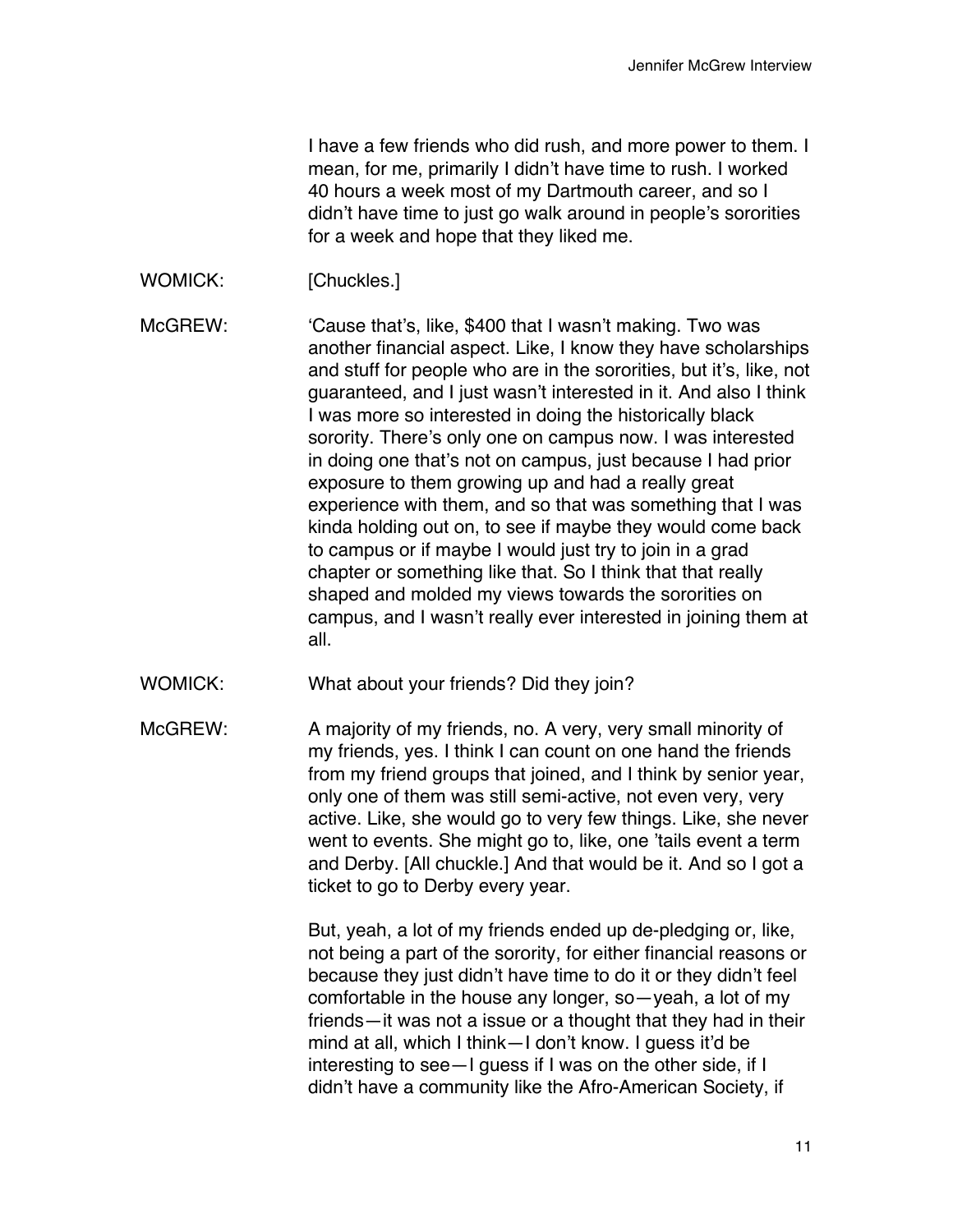maybe I would have sought out that community somewhere else, but I think that that could have potentially happened if I didn't have the Afro-American Society to kind of help me whenever I needed help.

- WOMICK: But you felt like you already had a pretty solid foundation here.
- McGREW: Yeah, I definitely felt that—I definitely felt that I did. Freshman year, I wasn't very active in the Afro-American Society. I wasn't very active in a lot of things, honestly. I didn't want to put too much on my plate. And I know that people talk about freshman year, how freshmen join every single organization and get overwhelmed and don't know what to do with themselves, and so I very much wanted to limit what I was doing.

Like, freshman fall I only worked 15 hours a week, so I just wanted to really take it slow. And, like, I joined Gospel Choir. I was in the Women in Science Program because I thought that I wanted to be pre-med. And so I was doin' a couple things, and I would go to Afro-American Society events sporadically. But it wasn't until sophomore year that I was just, like, *I'm kind of lost*. Like, Dartmouth kinda beat me up over freshman year. Classes were shockingly different. I don't know why I was at all shocked, but [chuckles] classes were shockingly different from what I'd experienced in high school.

And so when I got my first, like, report card freshman fall, I cried, because I had gotten grades that I'd never before seen in my life. [All chuckle.] I was, like, *I've never seen this before associated with my name.* It was a rough term. It was very rough. And trying to do the scie-—I took Bio 11, and that killed me. Having—like, the last time I'd taken a biology class was my sophomore year in high school, so having no solid foundation at all in the sciences, I went to Dartmouthlevel sciences, and I just barely pa-—I literally barely passed the class. I think the only reason why I passed is because I went to office hours every single day before the first exam, and the professor knew me.

Like, I would go in there, and I wouldn't even ask any questions; I would just be there to show that, like, *I am trying*.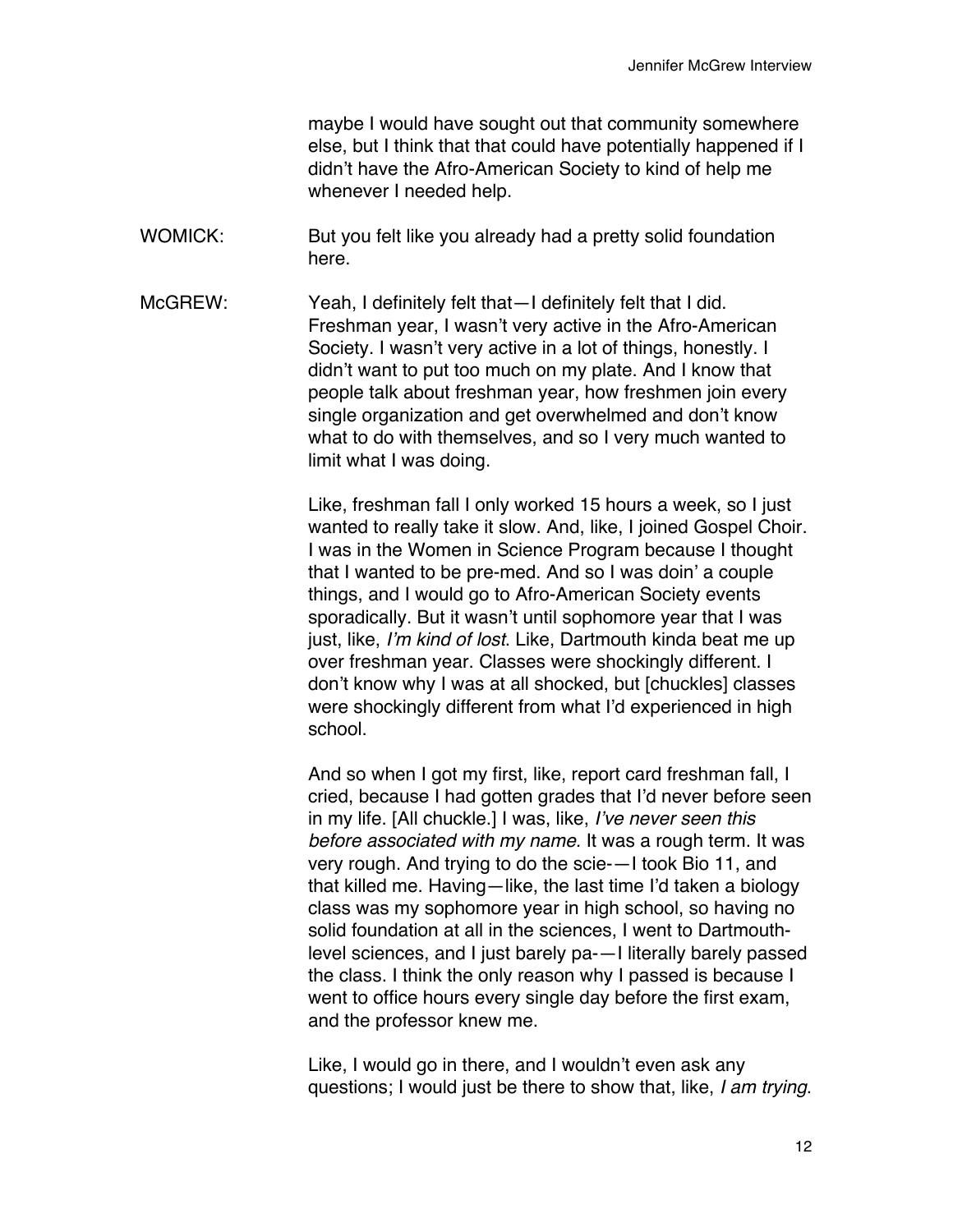Like, *I am here*. I was in a study group. I had a tutor. Like, I was in there every day. And I think that he saw that I was putting forth an effort, and so, like, when it came down to it, he's, like, *Okay, she's gonna pass, but she's barely gonna pass.* [Chuckles.]

So freshman year really killed my pride and my confidence in myself as a scholar. By then, I had realized that maybe science wasn't the best route for me. Also not just because I wasn't doing well in the classes. I think partially I wasn't doing well in the classes because I absolutely hated them. I wasn't at all interested in the way a cell works. I didn't really care about communication between neurons. Like, I didn't care. And I think that that played a partial role into it as well.

And I fell in—I took a history class with Professor Koop my freshman fall, and I fell in love with it. It was a hard class, I'm not gon' lie. I put so much effort in that class, and I got, like, a C in it. But I was so proud of myself and my accomplishment of, like, being able to stick with it in that class. And I think I was the only freshman in the class. And so I didn't realize that the numbers in the class meant that the higher the number, the harder the class. I thought they just numbered the classes 'cause they had to. So—'nother mistake. [Both chuckle.]

So I took that class my freshman fall, and I actually met a couple of '12s in the class, who really helped me out. Like, when it came time to study, we had study parties, and they really helped me out to try to, like, figure out how to formulate a study plan. And, like, "This is what you need to look at" and "This is what you need to pay attention to" and "This is how you study." Like, that helped me for not only that class but for the rest of my Dartmouth career.

But I definitely think that [chuckles] Dartmouth kills dreams. [Laughs.] Sometimes. No, I think it was good that that dream was killed, though, 'cause I realized I don't wanna be a doctor, because I actually wanted to be a doctor. I was being a doctor because—or I was interested in being a doctor because everyone had always told me, "Jennifer, you'd make a great doctor." So I'd been hearing that since I was three or four, and I'm, like, *Yeah, I'm gonna be a doctor.* So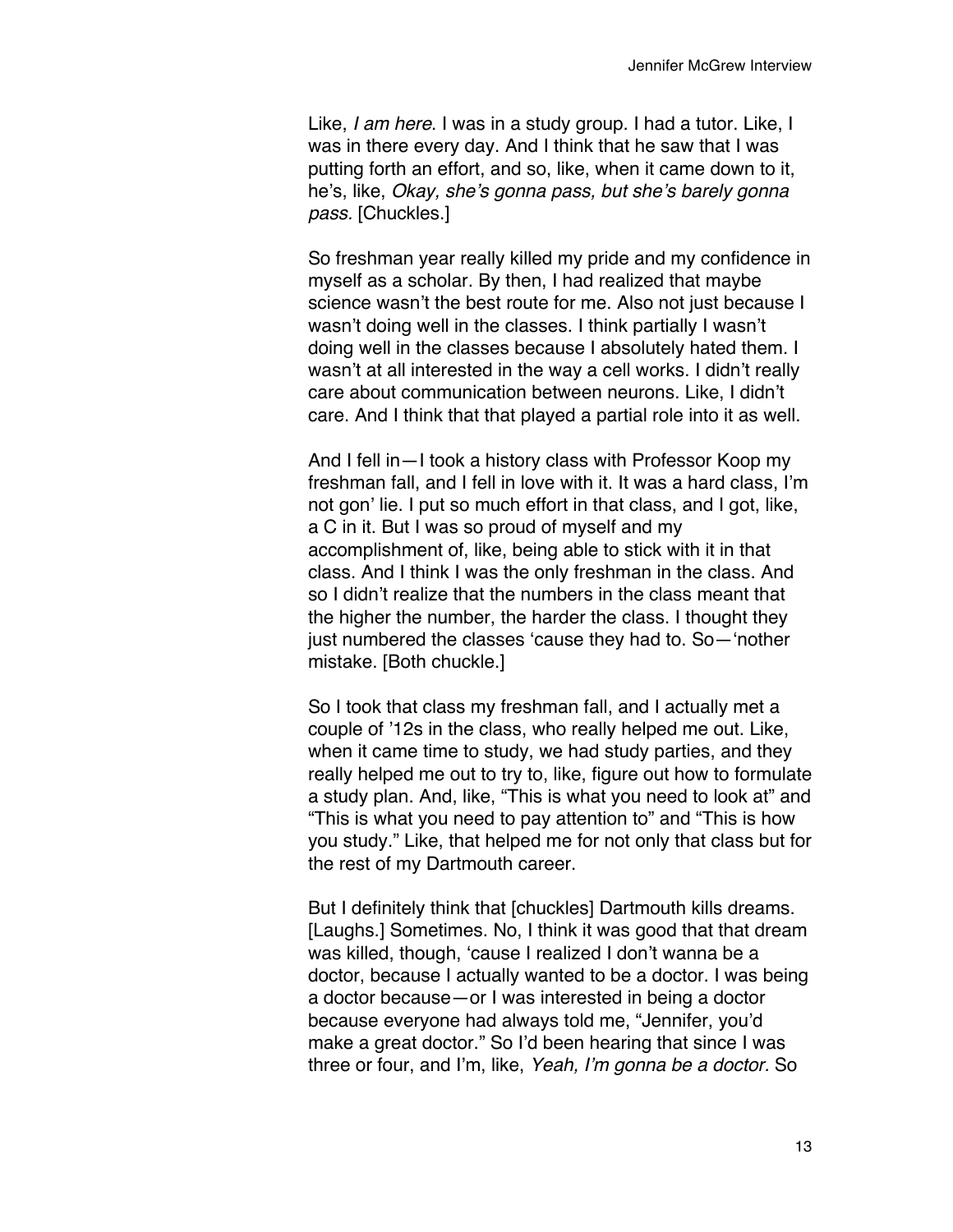anytime anybody asked me what I wanted to be, I'd be, like, "I'm gonna be a doctor."

So I think that my bad time at Dartmouth made me realize that education wasn't equal across the board for everyone, 'cause I talked to students who'd went to schools like Exeter and Andover and things like that and how much more comfortable they felt in the classroom, and interacting with professors, and how much more prepared they were for school. It just made me really frustrated with the fact that since I didn't have money and I was lower income and my parents didn't have the opportunity to go to college, that I was given kind of a crappy education. And it just really made me mad and made me start to think of what could I do to help fix this problem.

And so it got me interested in education reform, and now I'm happy to say that I think I found a path that I'm actually passionate about. I want to—my goal is to be the secretary of education, so one day Dartmouth will be, like, "Jennifer McGrew, secretary of education, Class of '13." I'll come back and do, like, speeches and stuff. They'll name a room after me. Like, no big deal.

WOMICK and WAUGH: [Chuckle.]

McGREW: But then my goal is to work for, like, the Department of Education and work towards getting more equal education across the board because I feel like someone gave me a chance when they—when Dartmouth decided to accept me. Like, whoever read my essay and looked at my scores, they decided to give me a chance. And without this chance, I don't know where I'd be right now.

> And so I think that me being able to pay it forward is by working for the Department of Education and making sure that education is equal across the board. So I think that Dartmouth may kill dreams, but then it also builds big dreams as well. So in the end, I have this grand idea that I'll be the secretary of education, so—we'll see what happens.

WOMICK: Yeah.

McGREW: I'm sorry I went on such a tangent. [Laughs.]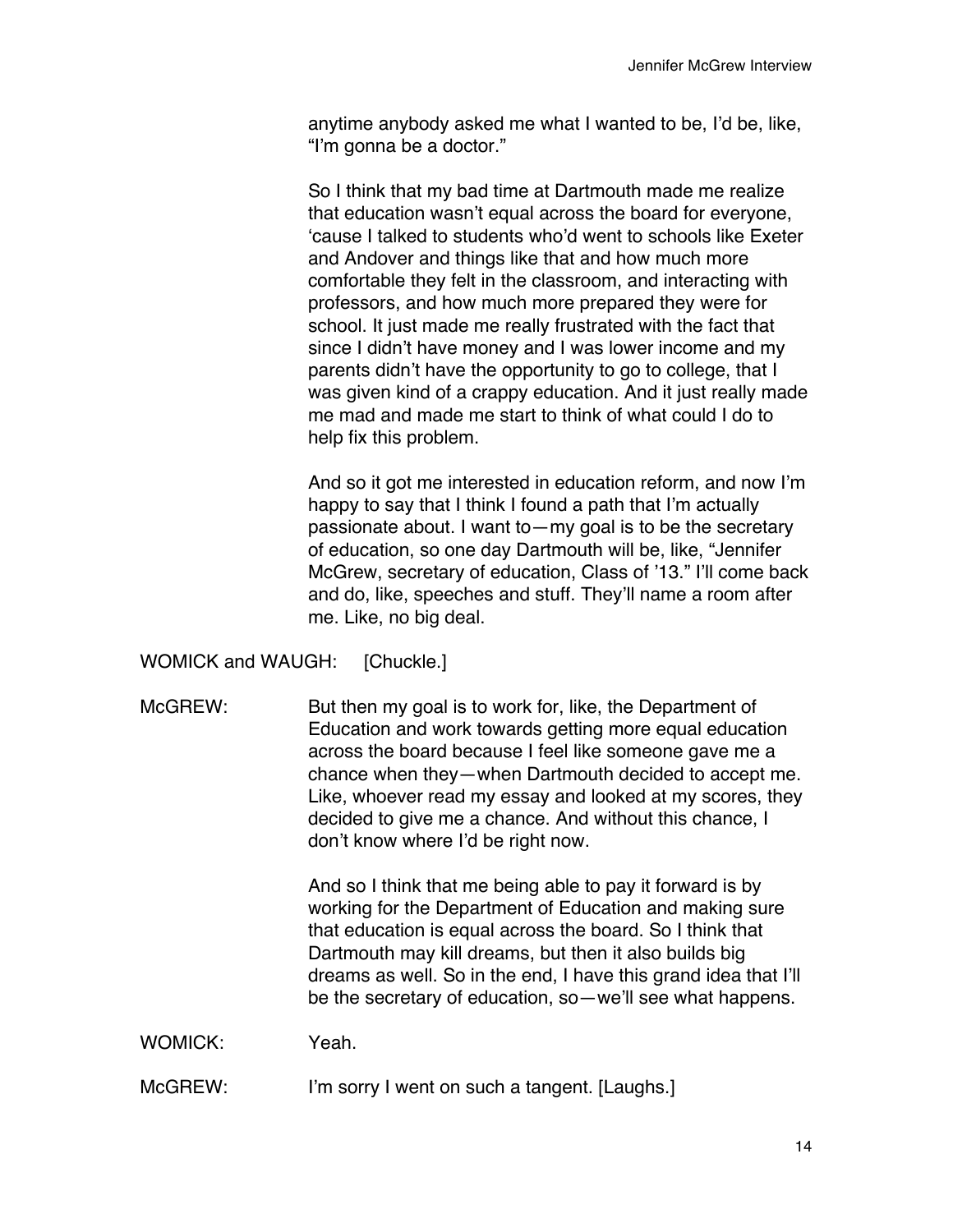WOMICK: No. that's fine.

I guess just to back it up a little bit, were junior and senior years different from your first two years here?

McGREW: Definitely. I think junior and senior year—junior year, I finally got into my stride of, like, *I belong at Dartmouth.* I was undiagnosed with—I was undiagnosed dyslexic until sophomore year. Freshman spring, when I was in Portuguese 1, I was struggling so much in the class. I once again had a tutor. I went to office hours every day. And because it was only one term of class, we had class every single day, so I was in the off-—like, we would have homework assigned every day, so I was in my professor's office every day. Like, "Can you go through this with me?" Went to drill every day. Spent extra time with my drill instructor, trying to learn stuff, and I just wasn't getting it.

> And my professor was, like, "You might have a learning disability." And when she said that, I was kind of upset because I'm, like, "So you're saying I'm stupid?" Like, from what I'd been told, like, or what I'd been predisposed to is the fact learning disabilities mean that you're dumb, which is not true at all. But I had very ignorant, very narrow-minded ideas about what it was.

> So when she told me that, I was really [chuckles]—I was really upset. But then I talked to one of my friends, and she was diagnosed with dyslexia when she was, like, in the fourth or fifth grade or something, so she told me that it obviously doesn't mean that she's dumb 'cause she's at Dartmouth as well, but that it just means that her brain works a different way and that she gets special help from Student Accessibility Services to kind of even out the playing field.

And so I ended up going to chat with them, Ward [Newmeyer] over at Student Accessibility Services and ended up getting formally diagnosed with a reading processing disorder, so I'm slightly dyslexic, not as much as my friend is, but I still get things mixed up. I can't spell to save my life.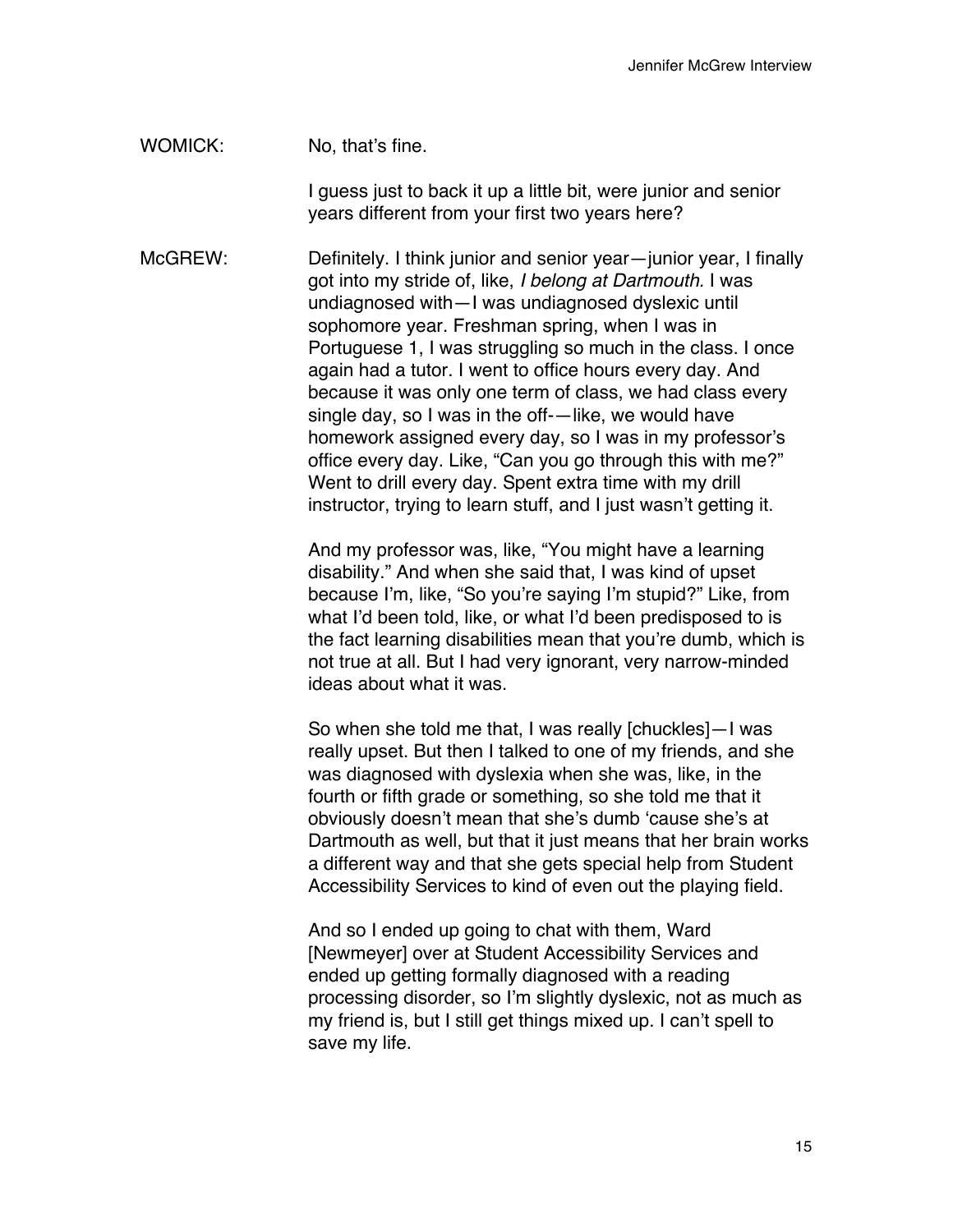So it was nice to realize that I wasn't dumb and I wasn't, like, stupid. [Chuckles.] It was nice to realize that, with this extra help, so I have, like, a program where the software that reads my books to me. And having that made it so that instead of sitting in my room for five hours trying to read a book for class, I could do it in an hour because I was too worried about trying to process the words on the paper and trying to pronounce the words on the paper that I wasn't getting the content, whereas with this program reading it to me, I just had to listen to it and I would get it.

And so having that—I think it definitely helped my confidence and the fact that I was, like, *I now can do work at the same level as everyone else*, and that I'm actually able to bring something intelligent to the conversation in class, not just some offhand comment or, like, just throw in quote while people are talking about something.

So junior and senior year, I definitely felt like I belonged. I think it was my—I think sophomore winter I took four classes. It was a crazy term. I took four classes and worked 40 hours a week. My life was hectically hell. But it was the best term that I've had at Dartmouth academically. I got all A's that term [chuckles], which I was so surprised about. But I had to schedule my life so much, and I had to make sure that I was on top of things all the time, that I did just—I did amazing.

And after that term—and I think I got a citation that term as well. After that term, I was, like, *I belong at Dartmouth.* Like, I'd had a student tell me beforehand the only reason why I was here was because of affirmative action. And I was able to look at that moment and say, *Okay, affirmative action may have gotten me to Dartmouth, but I kept me at Dartmouth.*  It's not like they have special affirmative action classes, like, "All you affirmative action students"—

WOMICK and WAUGH: [Laugh.]

McGREW: —"your classes are over here, and everybody else's classes are over there." It's not like that. Or, like, professors aren't grading papers, like, "Oh, they're affirmative action students. Like, I'm gonna give them an A." Like—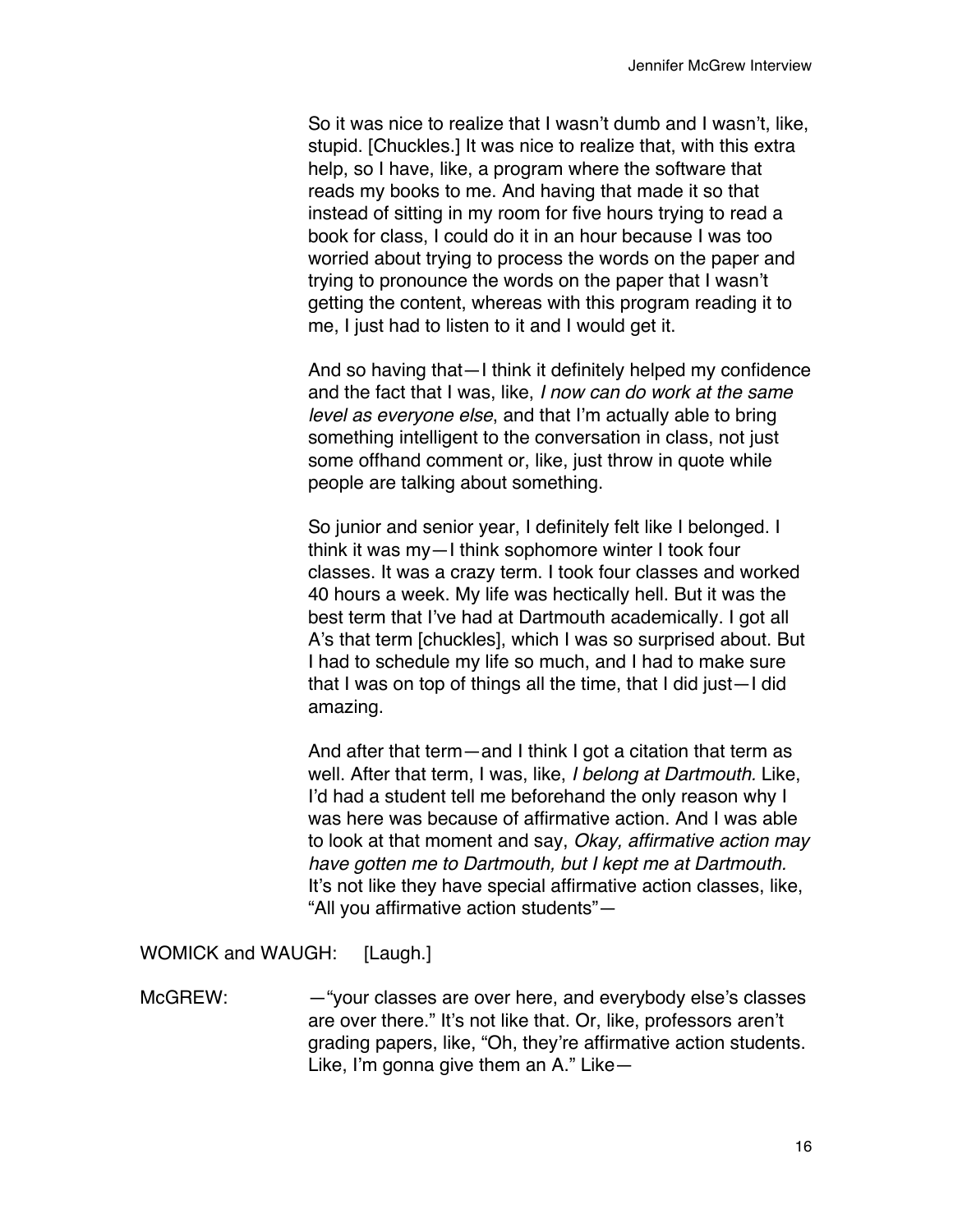| <b>WOMICK:</b> | [Laughs.] |
|----------------|-----------|
|----------------|-----------|

McGREW: So, like, for students who say that 'cause it's stupid. I mean, I understand that if I have the same opportunities that they had, if I was able to go to Exeter or Andover Academy, that my SAT score would probably be perfect as well. If I took—I didn't study for the SAT. I showed up the day of the test with a pencil and a calculator and took the test. [Laughs.] Like, that's what I did.

> My high school, when they did the AP exam, didn't even have enough calculators for us all, so they're, like, "Just share calculators."

WOMICK: [Laughs.]

McGREW: And I was, like, "Um, I think that's against the rules."

- WOMICK: [Laughs.]
- McGREW: "Like, I don't know much, but I don't think we can share calculators on this test." Like, "Y'all are stupid."
- WOMICK: [Laughs.]
- McGREW: But I just—for people who say stuff like that, it just blows my mind 'cause it's, like, "I'm getting the same work as you. Not only am I doing the same work as you, I'm probably working twice as hard as you are, and on top of that, I have a fulltime job. So, like, don't talk to me about affirmative action. Like, unless you're paying me to be here, don't talk to me about that."

So, yeah, sophomore year was—it was, like, a nice transition, but it was a transition in a good way. I transitioned away from thinking that I *had* to be a science major. Like I told my family, "I'm not gonna be a doctor anymore. I'm gonna be a history major. I love history." And they're, like, "What are you gonna do with history? You can't do anything with history." And I'm, like, "People don't care what your major is in college. Like, they just care that you graduate." I was, like, "When I get a master's degree, it'll matter a little bit more, depending on what I plan on doing, but undergrad they don't care."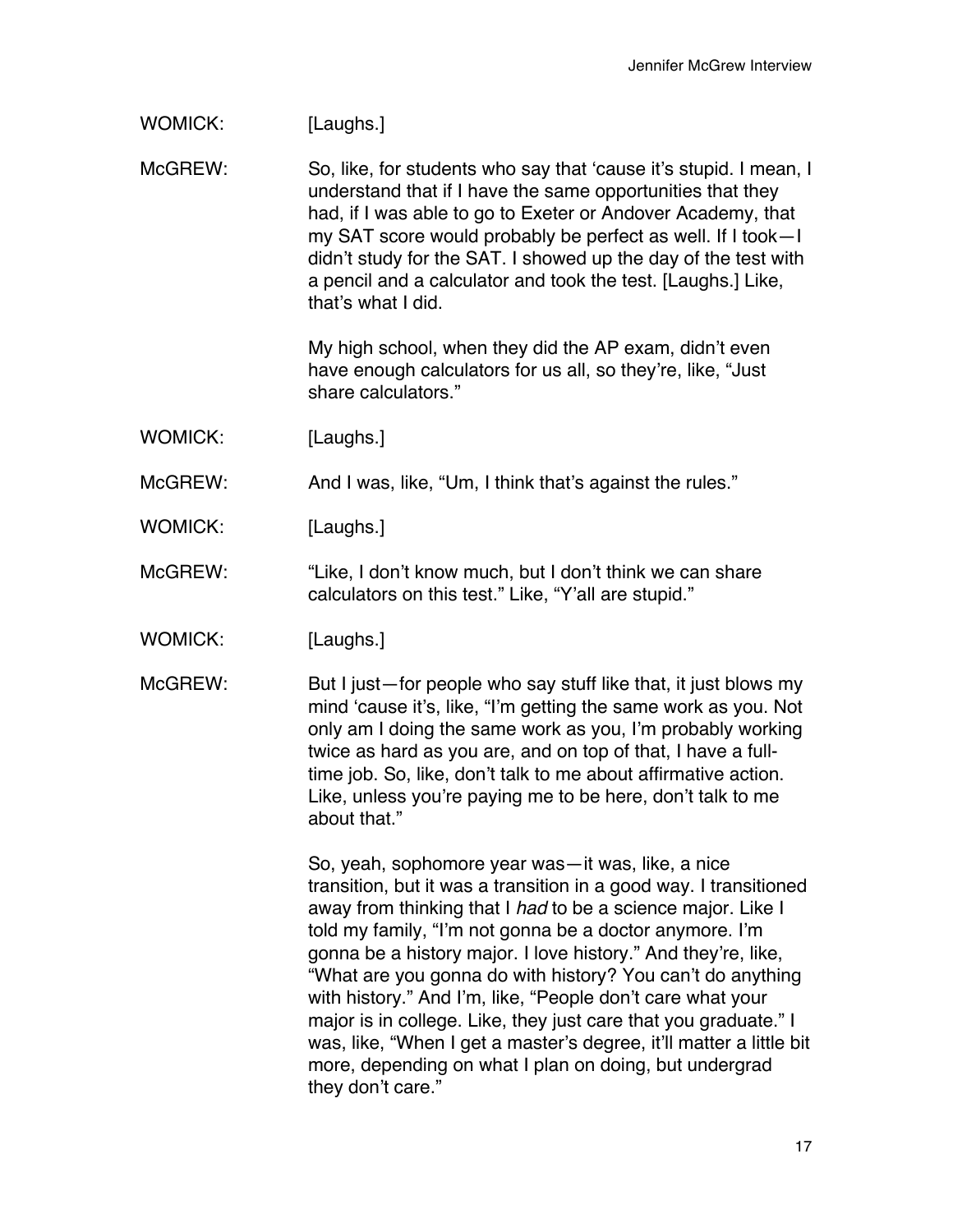And then having the support from Student Accessibility Services, like, having a place where I could go and talk to them about, like, the problems that I was having—like, I had extra time on tests so that when—'cause for history class, our test was, like, "Read a prompt, write an essay." So I was struggling to, like, read the prompt and then have enough time to sit there and formulate an essay in the time that's been given, so having the extra time, I was able to thoroughly read the prompt and sit there and, like, formulate my ideas and then write 'em down, and I wouldn't get counted off for, like, spelling errors and things like that. So that was nice to have.

So junior and senior year were definitely a lot better. I felt a lot more confident, felt a lot more like I actually belonged here, which is really great. I think that it made—it made me actually like Dartmouth. For a time, I hated Dartmouth. My freshman year, I absolutely hated this place. I hated being here. I hated my classes. I hated the people around me. [Laughs.] I hated the winter. I hated being here. But definitely by, like, sophomore year I was in this place where I actually loved this place, and I didn't wanna leave, so my sophomore summer, I stayed here.

And then my junior spring was my next off term, and I stayed here because the '12s that I was really close with were about to graduate, and I was, like, "There's no way I can just leave y'all in the winter and never see you again." So I decided to stay here and work and just be in the area and hang out.

And then junior summer I did an internship back home at my old middle school. I got funding through Tucker to do that, so that was great. I really loved that, and it really solidified me wanting to go into education after graduation.

- WOMICK: Yeah. So thinking about Dartmouth, would you say that there is such a thing as a, quote, "Dartmouth community"? And if so, who's a part of it?
- McGREW: I think there are Dartmouth communi*ties*. [Chuckles.] You become a part of a community based on the people you surround yourselves with, so I was a part of the Dartmouth black community because I was very active in the Afro-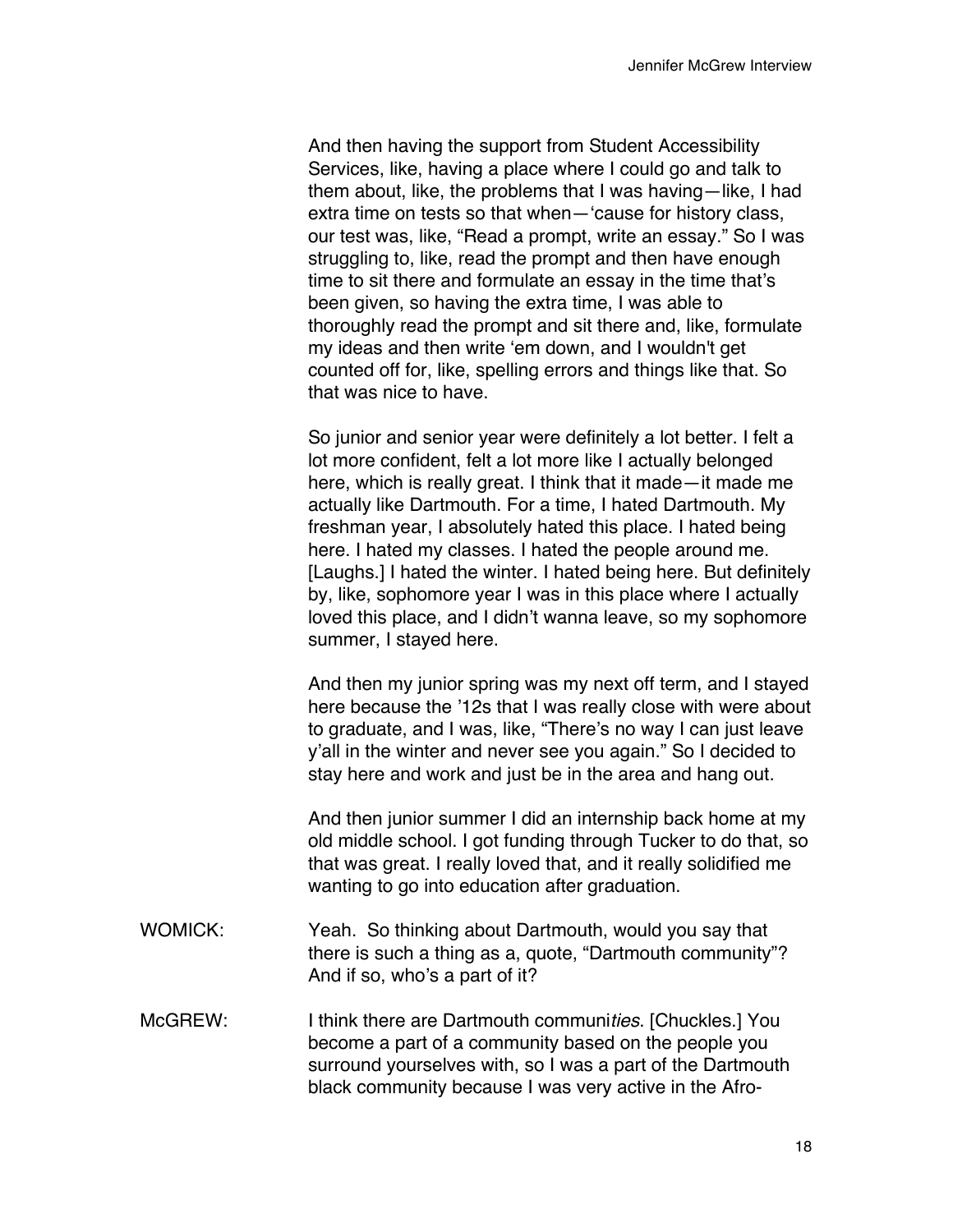American Society. And just because you're black doesn't make you part of the black community. Sad to say, but it's the truth. But since I made myself actively a part of the Afro-American Society, it was, like, I was kind of invited into the black community.

I became a part of, like, the Semester at Sea community 'cause I did Semester at Sea my senior fall. And so it was like a small community of people who went to Semester at Sea and were able to, like, bond over our experience of being on a ship for four months.

I became, like, part of the Collis community because I spent my entire Dartmouth experience at Collis most nights. [Chuckles.] I was the night manager at Collis my last two years, so pretty much I worked from—anywhere from 4 p.m. to 6 p.m. to close, which is, like, 2 a.m., so I was there at night with the drunk students every night almost, so I made really good friends with the custodians and S&S officers and DDS workers over there, so, like, that's their own—like, they're their own little community. And I think that out of the communities, that was probably one of my favorites.

But I think that Dartmouth definitely has communities. I don't know if there's one big unified Dartmouth community besides the fact, like, when I'm flying home or whatever and I'm wearing a Dartmouth hoodie and I see someone or someone sees me with my Dartmouth hoodie on, they're, like, "Oh, I was a Dartmouth '82." Like, I guess there's that sense of community, the fact that we both were able to call this place home for a little while. But I don't think when you're actually here there's one just huge, united community across campus.

- WOMICK: Mm-hm. Yeah. So thinking about your whole four years here, were there ever times that you felt particularly like you didn't fit in?
- McGREW: Definitely. [Chuckles.] I actually wrote an article for *The D* [chuckles] my senior winter, and right after that, I definitely felt like I was completely shunned from a majority of the communities that I was a part of.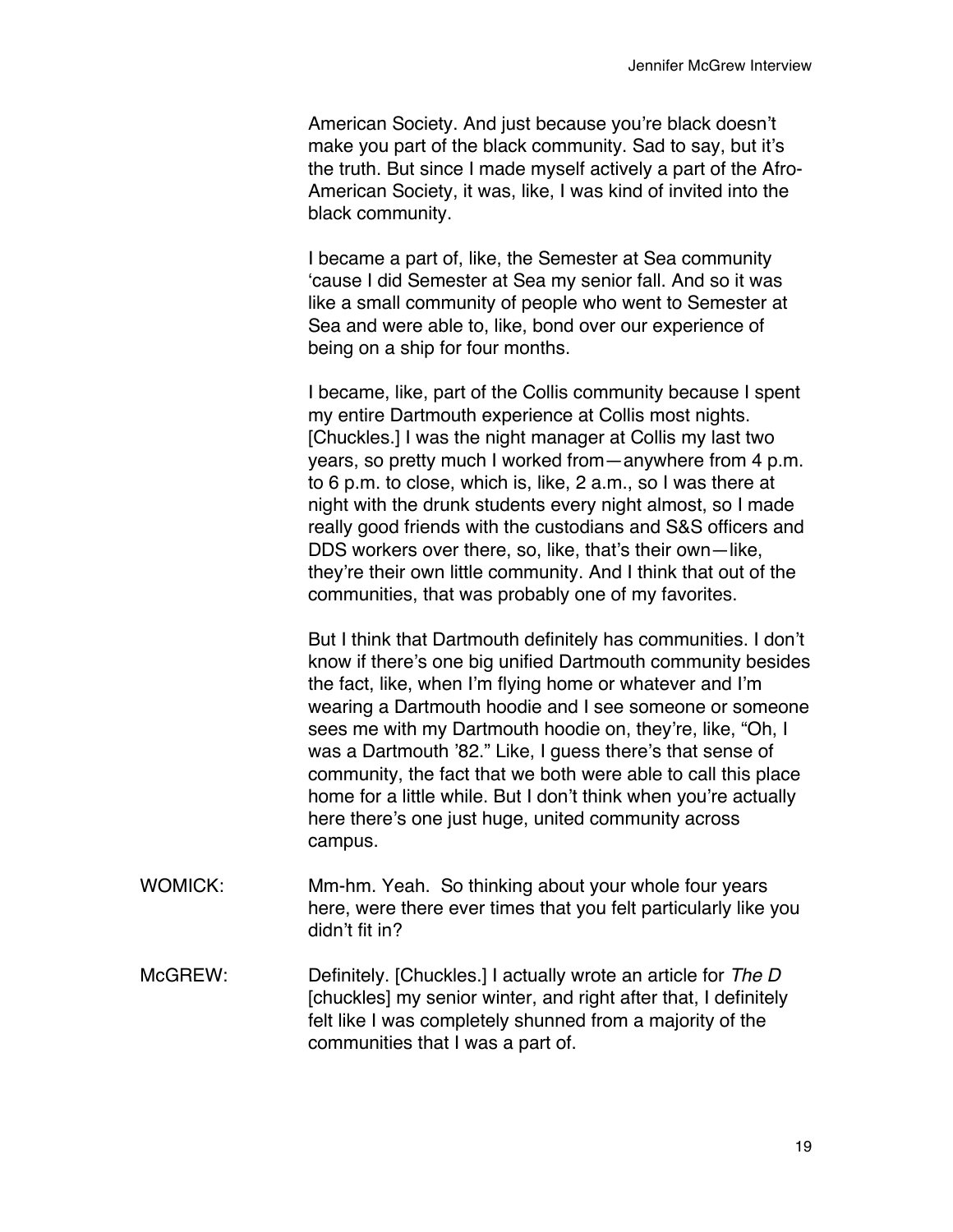One night at work, I was really, really frustrated. This boy threatened me at work. He was intoxicated, and he threatened me and was saying all kinds of ridiculous things. And I'm a very, like, outspoken person, and so his threats didn't bother me at all. But it was just, like, the fact that he thought that he had the authority to try to threaten me really, really made me mad.

And so I sat and wrote, and I just wrote and wrote and wrote, and I ended up writing, like, a ten-page spread about, like, how angry I was and how much this place was full of prestigious, pretentious, pompous pigs, pretty much.

WOMICK and WAUGH: [Laugh.]

McGREW: And so I wrote that. I ended up, like, editing it down, and then I was, like, *I'm gonna send this to* The D *so that they can publish it.* I didn't really think that they were gonna publish it. I thought that they were gonna read it and laugh at me and be, like, whatever. So I sent it to them that night. Like, it's, like, 3 or 4 o'clock in the morning. I sent it to them. The next morning, I get a blitz from them saying, "We got your submission. We can't make any promises. We'll take a look at it." And I was, like, *Okay, whatever*. I get a blitz maybe, like, an hour later. They're like, "We're printing your thing tomorrow. Here's the edits. If you have any questions, come by and speak with us."

> So I, like, read through the edits, and it was pretty much very true to, like, what I wrote. They, like, conjoined some stuff like, just did a little bit of stuff. So they published the article the next day, and I remember waking up the next morning, and usually I would have, like, a million blitzes when I woke up, just because the person who does Blitz, the listserv, just, like, literally blitzes out three times a day.

> So I woke up, and I literally, literally had, like, 50 blitzes. And I'm, like, *What is goin' on?* I was, like, *Is blitz broken? Are they sending me, like, old blitzes?* And I start looking through them, and it's just, like, "Thank you for writing your article. Like, I'm 100 percent in support of you." And it was, like just this outpouring of, like, support.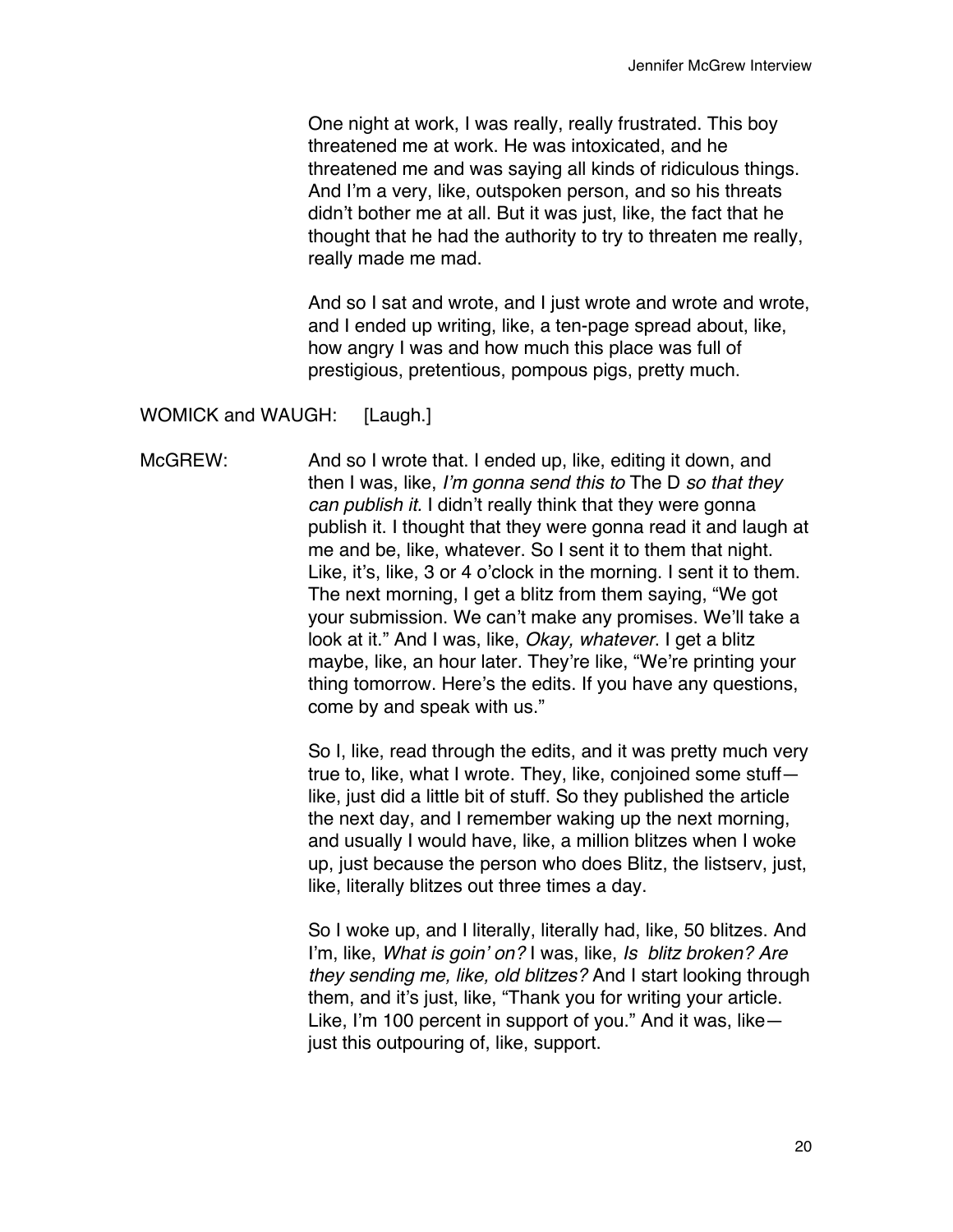And I was just, like, *What are they talkin' about?* 'Cause I'm not a morning person [chuckles] at all. So getting this, I, like,—it was maybe, like, 9 o'clock in the morning, but was, just, like, *What are they talkin' about?* I was, like, *Oh, the article*. So I, like, checked the article. There was already, like, two page of comments on it. I was just, like, *What have I done?*

And I'm, like, reading through the comments, and I was just like, *I should have never said anything,* which—in the end, I'm glad I did speak up, and I'm glad I did say something. But at that moment, I just felt like I was completely shunned. Even with the support that I had, I just felt like I was an outsider to the Dartmouth community for kind of airing out Dartmouth's dirty laundry.

But I think the fact that I wrote that piece made it so that I had such an enjoyable senior spring, 'cause I had so many people e-mail me and so many people come up to me saying, "I faced similar adversity" or "I've had similar things happen to me" or "I've never faced that, but I'm sorry that you've gone through that." And to have faculty and staff reach out to me and just to feel, like, the support of people that I didn't even know made me feel for the first time completely a part of the Dartmouth community. So it was, like, I felt like I was a part of the community but not a part of the community at the same time. It was kinda weird.

And then I'm glad that I wrote it. I think that if I wouldn't have written it, first of all I probably wouldn't have graduated on time [chuckles] because I was having problems with financial aid, and after I wrote the letter, my financial aid got completely figured out.

WOMICK: [Chuckles.]

McGREW: Second of all [chuckles], I think that it just made people more aware—I think—I don't want to say, like, *I'm* the reason why the Real Talk movement did their protest and, like, all this happened, but I think that it brought to the front the problems on campus, and I think it kinda was a spark that kind of fueled later things that happened, which I think were things that needed to happen sooner or later. So I think that it was a crazy time, but in the end it made me feel more connected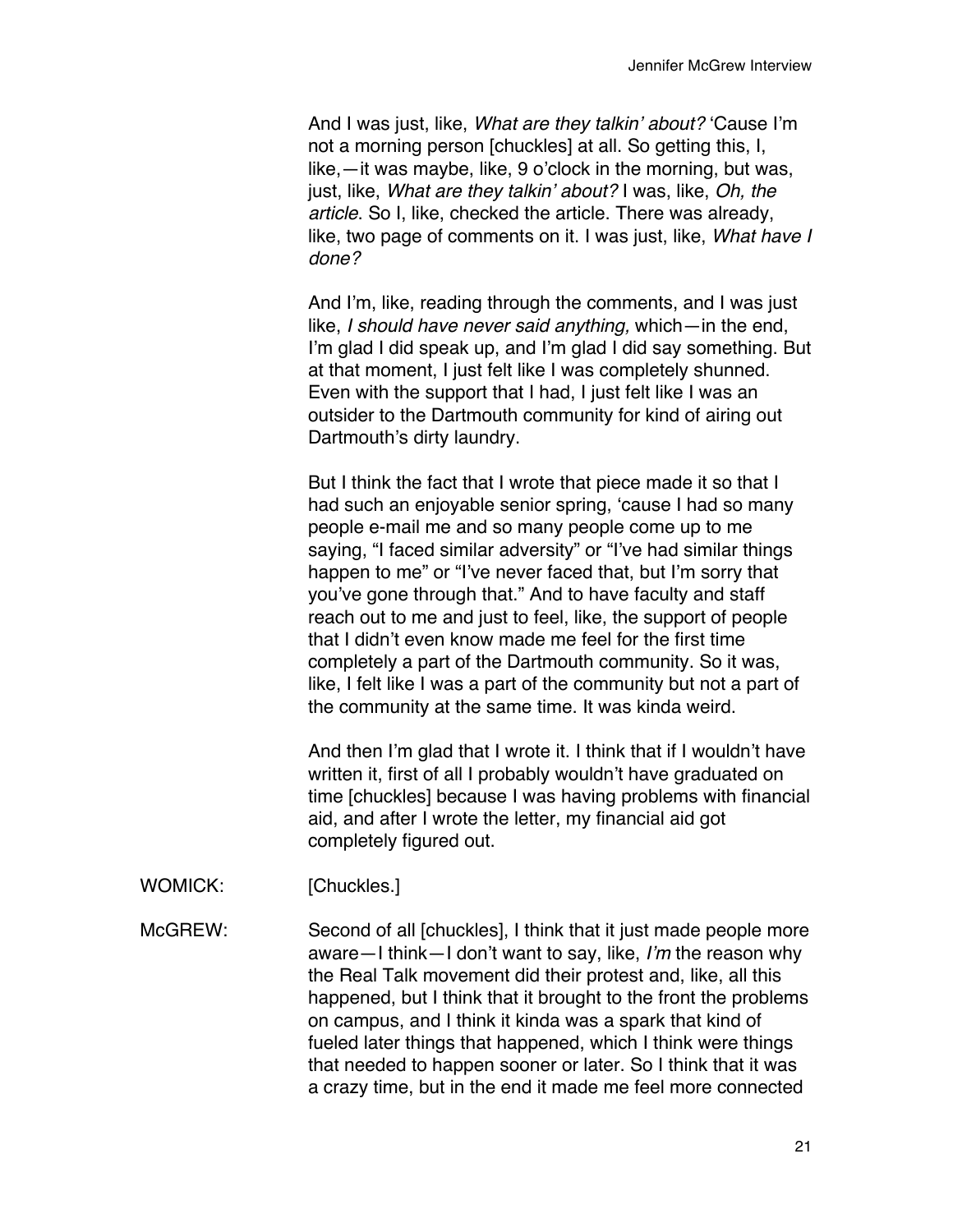than any other time to people on campus, and it made me really realize that this place is nothing without the people who go here.

'Cause some of the comments would be, like,—some of the anonymous comments—so all the people who were, like, against me made anonymous comments; all the people who were, like, for me, like, put their name out there, which I'm just, like,—you know, I had enough guts to, like, put my name, attach my name to this document. Like, my family was scared that people were gonna, like, lynch me on a tree somewhere. I'm like, "This is not 1952 Kentucky. Like, calm down."

But some of the anonymous comments were just, like, "You need to transfer. If you don't like it, then you can go somewhere else." And I'm, like, Dartmouth—like, this is my Dartmouth just as much as it's your Dartmouth. You might not feel like this is my Dartmouth just as much because I don't pay my tuition. Mr. Trevor Rees Jones, who's on the board of trustees, pays my tuition—which, by the way, thank you, sir, for giving me a Dartmouth education. [Laughs.]

WOMICK and WAUGH: [Laugh.]

McGREW: But the fact of the matter is Dartmouth belongs just as much to me as it does to you, so don't, like, try to take that Dartmouth experience away from me, and don't get mad at me because I had a different Dartmouth experience than you. Like, just because I didn't have the same experience that you doesn't mean that my experience is invalid or anything.

> But I think that speaking out and being able to speak out against that really helped put things in perspective for me, and I don't think that—I think I would have transferred a long time ago if it weren't for the people here. I've met so many amazing people here that I couldn't imagine my life without them.

> And when it came down to graduation and being, like, moving on to the next steps, at first I was, like, *I'm going back to Lubbock, and I'm gonna get a job there, and I'm gonna work, and then I'm gonna go to grad school and then*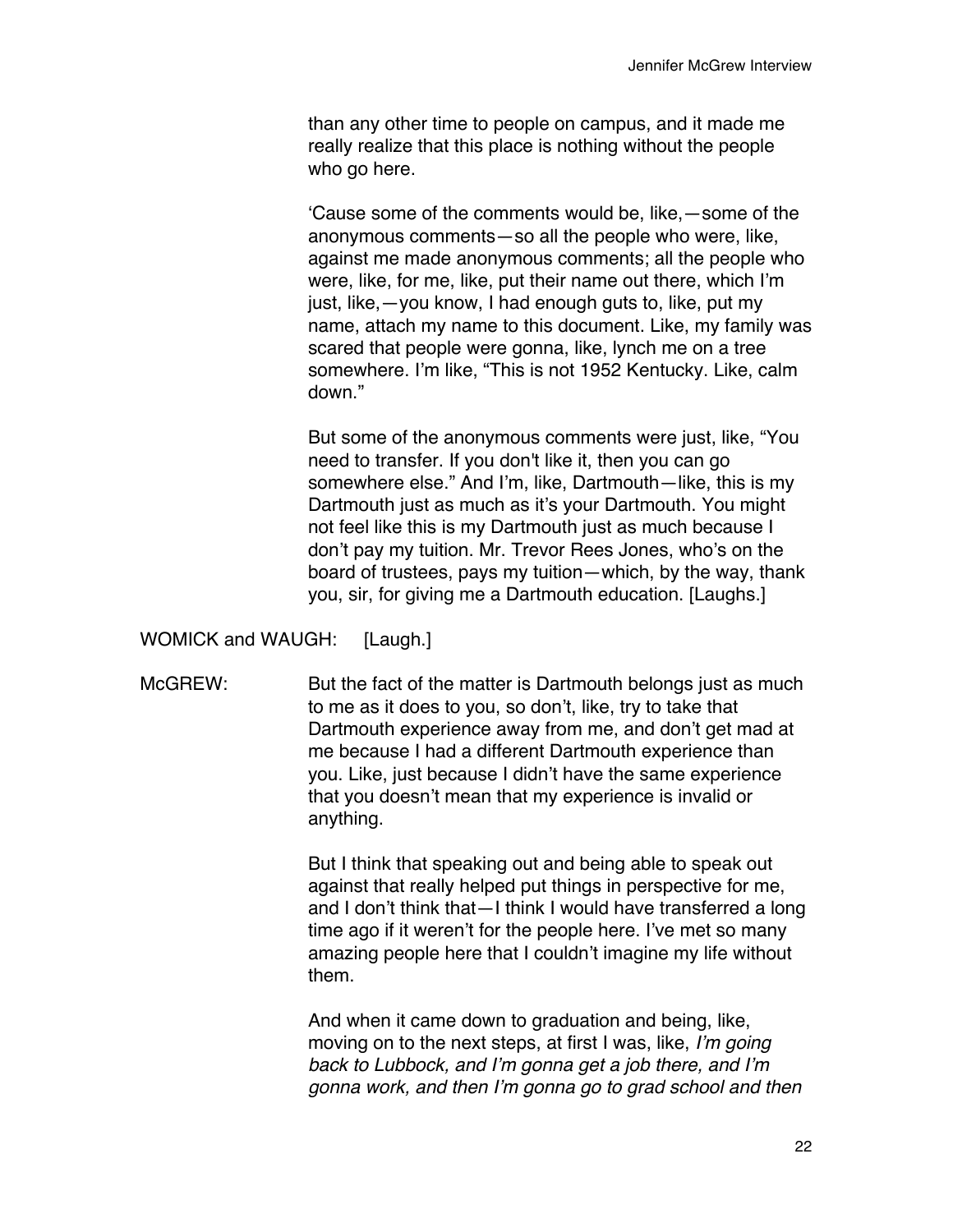*move to Washington, DC.* But the job market just kind of sucks, honestly, and I was looking for jobs back in Lubbock and really couldn't find anything, and there were just so many opportunities on campus that were popping up that people, professors would blitz me—like, "Jennifer, I heard about this opportunity" or Dean [Charlotte] Johnson was, like, "Jennifer, I heard about this," and Dean [Inge-Lise] Ameer was, like, "Jennifer, here's this." So, like, I had so many people here on campus who were actively, like, pushing for me to be able to, like, move on to the next steps in my life, and I had so many people who were willing to support me, like, regardless of—of anything that I've ever said or done or, like, the craziness that I am as a person.

And so just to have that support—I was just, like, *How can I leave this place?* It was, like, *There's no way that I can leave right now. Like, my ti-—like, I'm not done here, and there's no way that I can just pick up and leave.* And so I ended up getting a position in Career Services that I will start on Tuesday. But if it weren't for the people here and the people that had my back throughout everything, I wouldn't have had that position. And, honestly, if it weren't for them, then I wouldn't be here. I probably wouldn't be alive, honestly. It's been that rough that I probably wouldn't be alive if it weren't for some of the people here at Dartmouth.

And at the end of the day, that's all that matters. It's these connections that I'm making with people are gonna last forever. Like, I talked to my friends who just graduated from college, and they met a couple of people that they kind of keep in touch with irregularly. But, like, I made a whole family of people that I am very close to and that I will be in touch with forever. Like, my kids will be calling them, like, "Grandma" and "Aunt" and flying across the world and country to see and visit them. So I'm so glad that I have that and that Dartmouth provided that type of environment. I don't think I would have gotten that anywhere else.

- WOMICK: So how do you think your time at Dartmouth has changed you?
- McGREW: Oh, boy! I think it's definitely made me a lot more outspoken. It's made me a lot more forceful. People don't believe me when I say I used to be terribly shy. I was terribly shy when I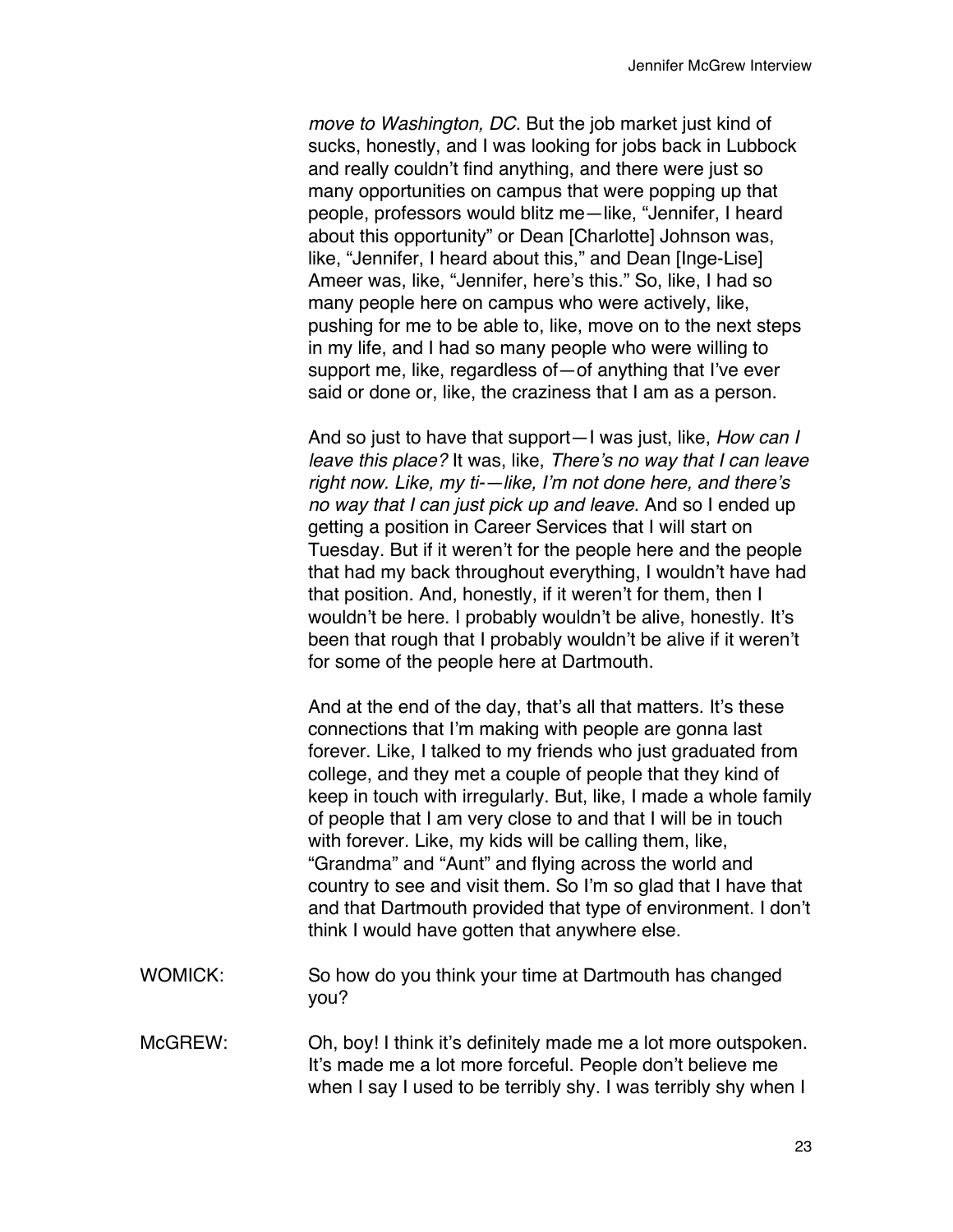was, like, nine, ten—like, when I was younger. And then when my mother passed away, I had to become a little bit more forceful because I had to become an advocate for myself. I think Dartmouth turned that notch up about ten steps. [Chuckles.] It's definitely they've taught me, like, if I have a problem, I need to speak up about it. There's no way that I can sit in the back row, like, kind of mumbling or writing on a suggestion card, like, *This what needs to change*.

Like, if I have a problem, I need to step up and say, "There's a problem, and this is what needs to be done." And not only just step up about it but have solutions for the problem, not just blatantly point out—because that's a problem now, is that people, like, "There's a problem." "Well, what's the solution?" "I don't have one." So Dartmouth definitely taught me to not only speak up but to come to the table with something.

It's also taught me that I don't have to do everything by myself. I was a very prideful person and very much believed that I had to do everything by myself, which is nearly impossible—[chuckles] actually, very impossible. So having such a tight-knit community and having such a great group of people around me made me realize that asking for help isn't a sign of weakness; it's actually a sign of being smart because it's, like, you know that you can't do everything by yourself, and if someone over here can do it better, why not ask them to do it?

And so I think that they definitely made me more into— [Chuckles.] I mean, they've made me into *their* worst enemy: a strong, independent black woman, who isn't afraid to speak their mind. And I don't know—[Laughs.] Not to say that Dartmouth doesn't like strong, independent black women—shout out to Dean Johnson—but I think that it's definitely created someone who *is* going to do big things in the world no matter what people say. People said I wouldn't make it through Dartmouth, and I did. People said that I'd be pregnant with three kids because some of my friends back home have three kids and are married. And, glad to say that I have zero kids, I have my Dartmouth degree, and I have a pretty good job right now that I'm looking forward to and can only think of what, like, the future can bring me.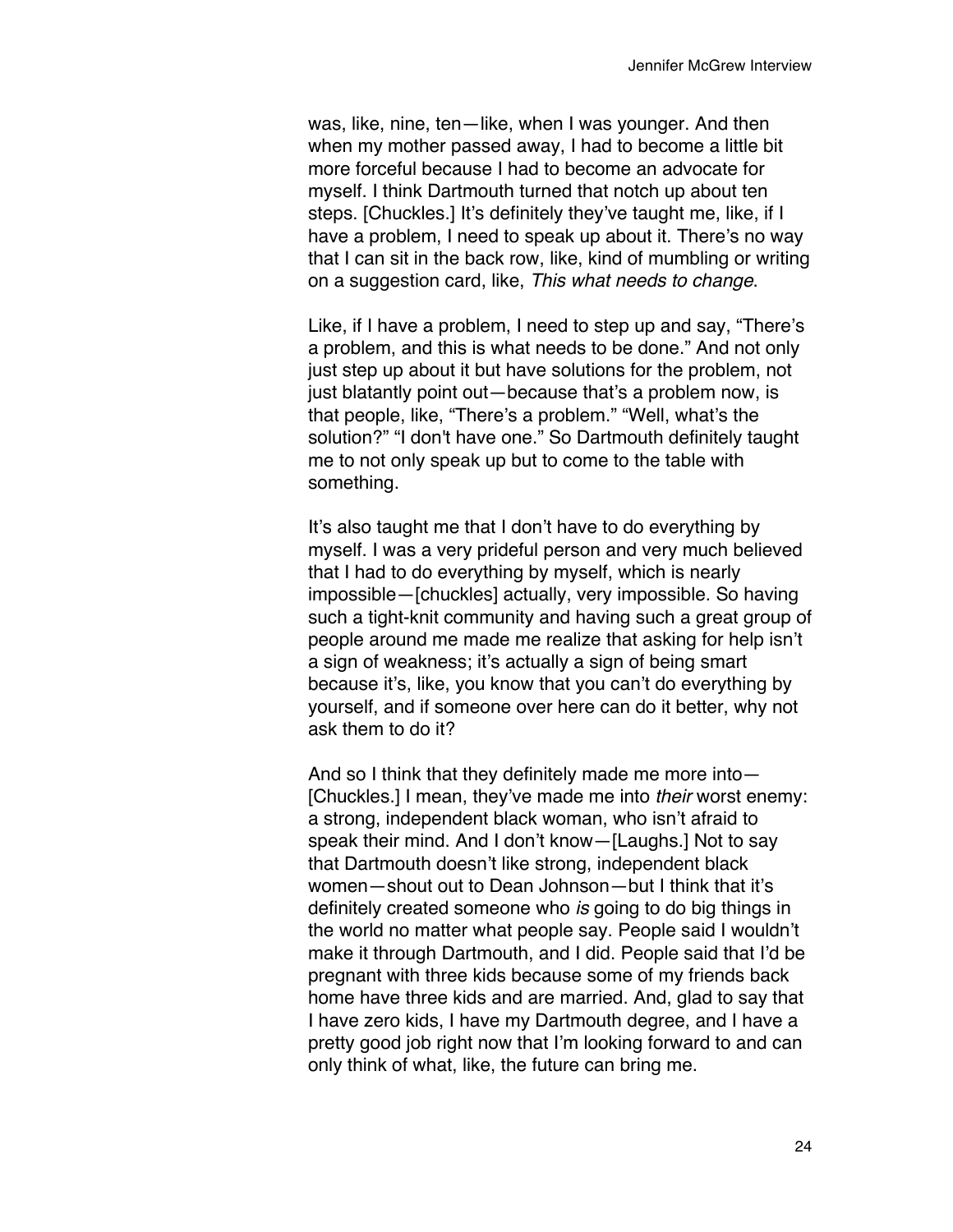Like, I've traveled the world. A lot of my peers have never left the state of Texas. I've been to fifteen countries in the span of two years. So it's just, like, I've had these amazing opportunities and things that I never thought I'd get to do. Like, I saw the "Mona Lisa," and I ate at the top of the Eiffel Tower, and I was lost in Paris, and in Ghana I was proposed to, like, seventeen times.

WOMICK and WAUGH: [Laugh.]

- McGREW: It was [laughs] intense. Like, I learned how to actually tango in Argentina, and it was just amazing. And I've had these experiences that I *never* would have thought that I would have been able to have. But, like, I was provided that because of the person that Dartmouth turned me into, because I became so headstrong and so much like, *I'm gonna do this!* Like, Semester at Sea—people were, like, "You can't do Semester at Sea your senior year." And I'm, like, "Watch me." And my friend—we were both seniors, and we both did Semester at Sea together our senior fall. So it's just made me more determined to do what I set my mind to do.
- WOMICK: How would you say Dartmouth has changed during your time here?
- McGREW: I think Dartmouth's a lot more nervous now to, like [sighs] to be, like, be a pioneer, I wanna say, because we have all these things that have changed but not necessarily for the good. Like, this is trivial, but like the new meal plan. It's stupid. Like, why a meal swipe? I can't go into a restaurant and be, like, "I want a meal swipe." Like, who came up with that idea? I think the old plan, when it gave us X amount of dollars for the term was smart because it's teaching you money management. "You have \$1,500. If you get sushi every day for you, Phil, and Bob, you're not gonna make it to the end of the term; you're gonna be hungry." So I think that that was teaching us life lessons. Like, when you get older, you're gonna have to have a food budget, and if you do stupid things, you're not going to eat at the end of the month.

WOMICK and WAUGH: [Laugh.]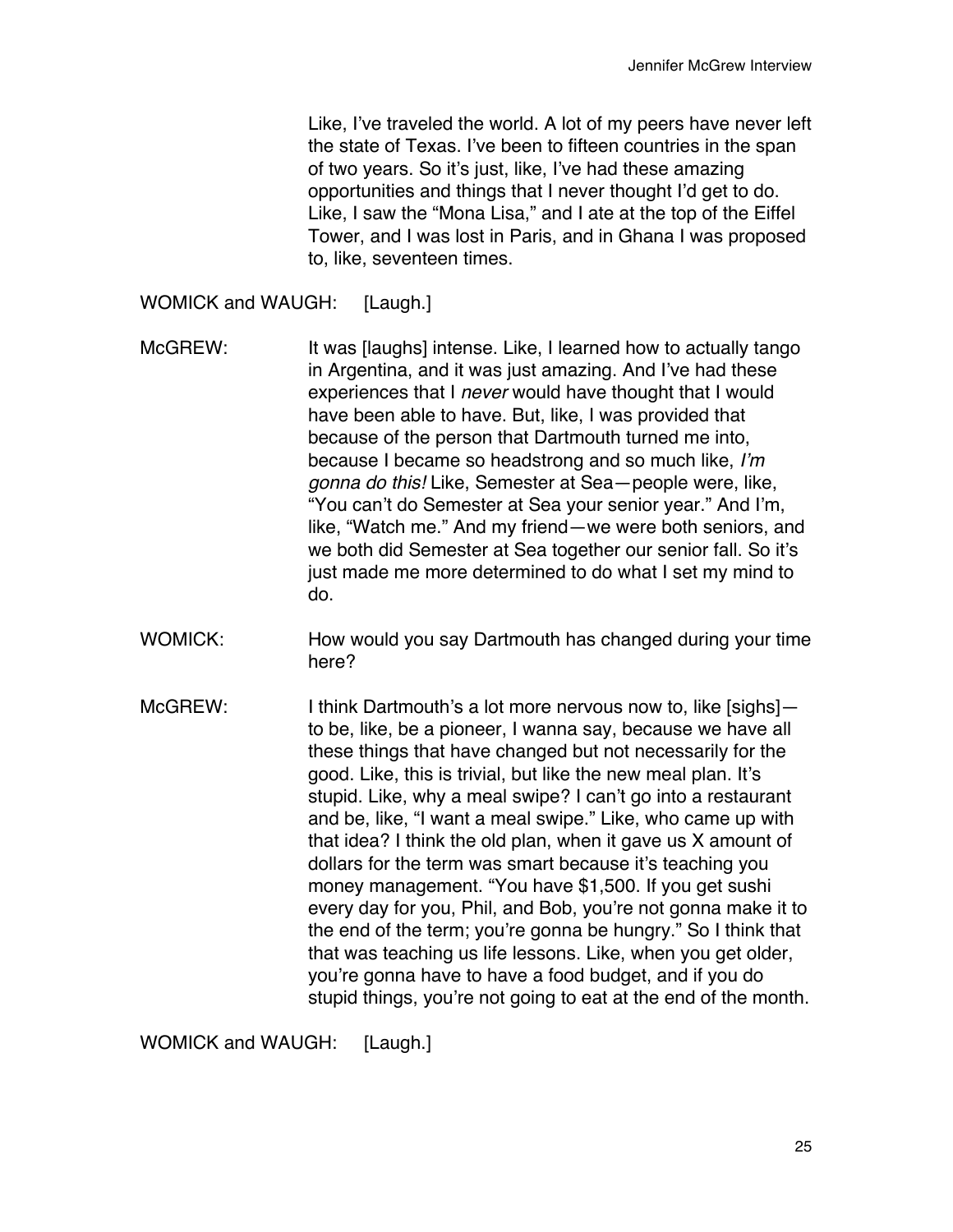McGREW: Like, that's a smart thing to teach us because after, like, I got thrown into the real world, like, the world of loans and applications and, like, jobs and taxes and, like,—I was not at all prepared. Like, Dartmouth prepared me for a lot of things, but they didn't prepare me that Uncle Sam was gonna take money out of my check every time I got it or that building your credit is a hard thing to do. So it's, like, there's these life lessons that Dartmouth was kind of teaching us, but they're not teaching us any more because of the stupid meal swipes.

> So I think it was, like, the fact—like, when I talked to them about, like, "Why did you change over to meal swipes?" they were, like, "Well, other colleges do it." And I'm, like, "Okay, but that's the dumbest reason that I've heard before," 'cause, like, people were sellin' slaves and, like, "Oh, I can sell slaves because my neighbor does it." Like, that doesn't make it right. Like, I think that Dartmouth used to be, like, this pioneer. Like, "We're gonna do new things, and it's gonna be new *good* things," not, like, "We're gonna do it because everybody else is doin' it."

> So, I mean, I think that [chuckles] Dartmouth has changed. It's done better in the fact that we have more of a minority presence in higher offices with President Kim, President Folt, Dean Johnson—like, having minorities in prominent positions, but I think that it has become more conservative also because of the fact that they're, like, "Oh, we have a minority in this position. Maybe we need to be more conservative in what we're doing."

So I think that [sighs] even though we take steps forward, I think we take leaps back [chuckles] for every step forward that we take. And hopefully, with the new president coming in, who will be here hopefully for an extended period of time—

WOMICK and WAUGH: [Chuckle.]

McGREW: —where it's not—I feel like also, for the '13 class, there was a whole bunch of newness—like, every time we turned around, there was someone new coming in, so we—like, President Kim came in with us, and then he left, and so it was, like, new: President Folt is here, and then, like, Dean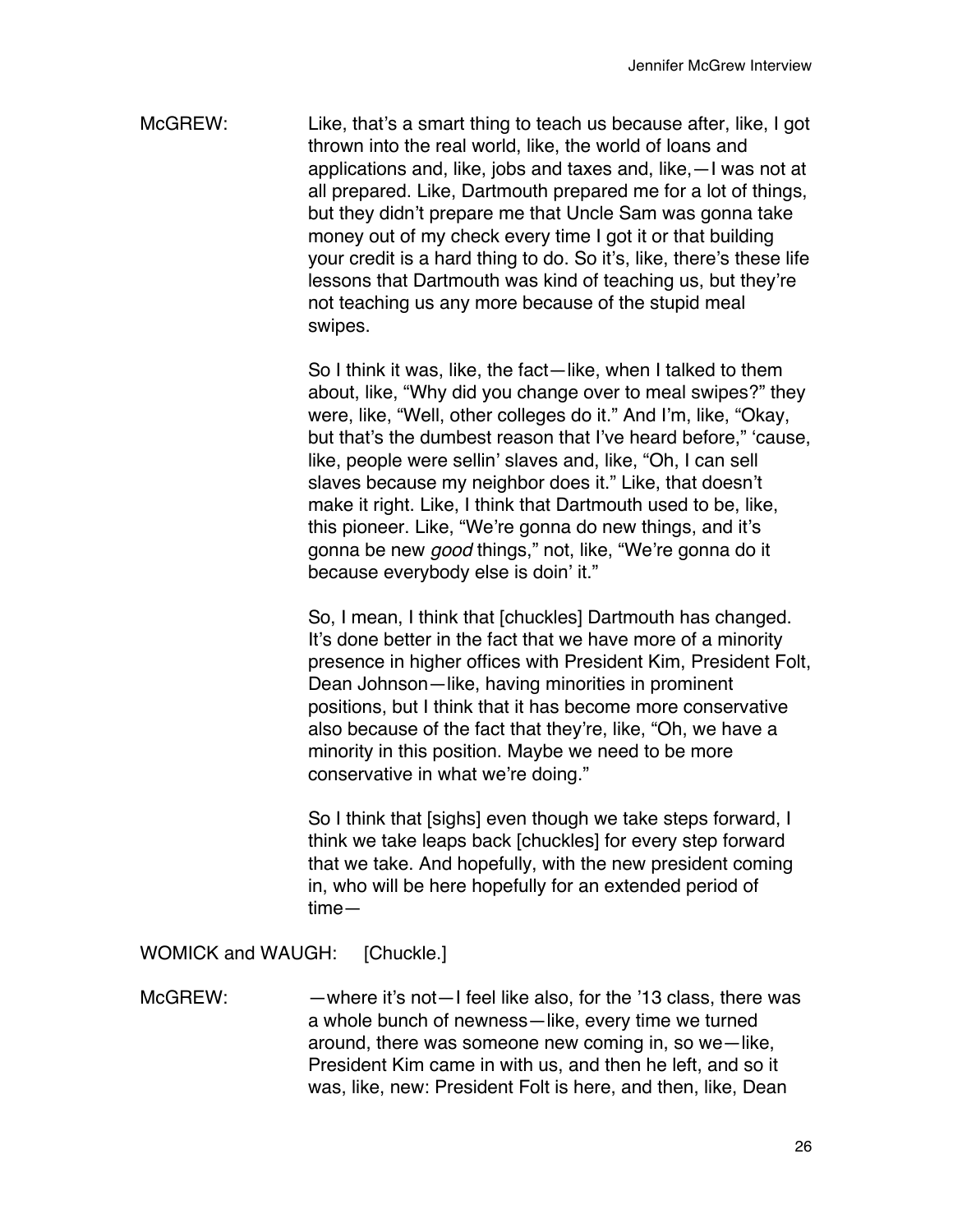Spears left. And then we had new: Dean Johnson came in. And then President Folt left because they found President Hanlon. And so it was just, like—just a whole bunch of newness, and there's no continuity between the time that we've been here. So hopefully now they've kind of settled down a bit and there'll be a little bit of—it'll be a little smoother of a ride.

WOMICK: Yeah. That's good.

[To Waugh:] Is there anything I haven't asked or covered?

- WAUGH: I can't think of anything.
- WOMICK: I guess—looking at the paper, we've covered all of the questions basically on the rubric, but is there anything we haven't talked about or touched on yet that you think is important to go over? I mean, I'm sure, yeah, there's a lot in four years.
- McGREW: [Laughs.] No. I mean, I don't want people to think that I hate Dartmouth. Like, goin' back a little bit to the article that I wrote, it was called "Never Look Back" or "Don't Look Back" or somethin' like that, and it was, like, last line was, like, "I'm leaving, and I'm never looking back." Like, obviously, I realize now that was a bit dramatic. Like, I'm gonna look back. [Chuckles.] Like, I'm going to utilize all the resources that I put my time and energy into.

I mean, I guess it was a big growth for me, and I guess just words of wisdom is just, like: Don't ever feel defeated, and don't ever, like, completely give up. I think that even with its flaws, Dartmouth is a great place. I actually love this place a lot. Like, obviously. I'm still here. The months after graduation, I am still here.

But I'm also, like, excited about meeting the '17s and just seeing, like, the joy in their faces and how, like, innocent and happy they are with life [laughs], and, like, being able to help them and try to keep them, like, as excited about life. Like, I met—there's a group of three '16s that I met last year, and I was just so amazed by them because they came into Dartmouth with fire underneath them, and they, like, took every opportunity that came towards them. Like, they went to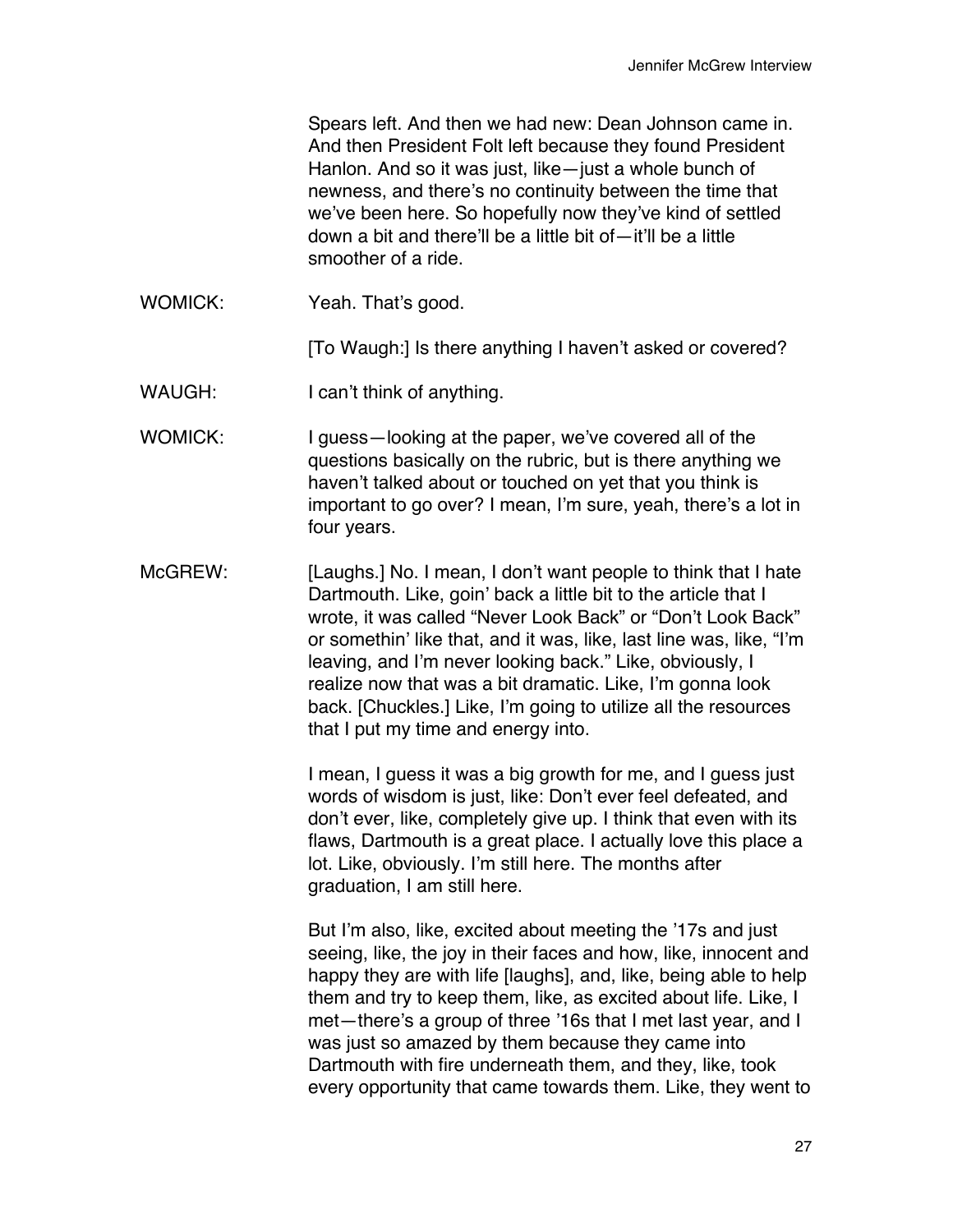Poland this summer. Like, they were getting trips paid to go to Ghana. Like, they were just doin'!

And, like, they talked to their professors their freshman year, and, like, they made friends with upperclassmen, and they're, like, in organizations, and, like, they're doing well in their classes. So it's just, like, I wish I was like them as a freshman. Like, can I go back and do a couple of things different?

But this place is amazing, and it definitely has opportunities. It definitely has quality people here who are willing to go out on a limb to help you out. And I think that that's what's so special about Dartmouth. Like, most other colleges are all about their grad students. Here, Dartmouth don't care about their grad—like, sorry, MALS students and Tuck and Thayer.

- WOMICK: [Chuckles.]
- McGREW: Dartmouth doesn't care about you. [Both chuckle.] But they do care about their undergrads, and I think that's what makes Dartmouth so great, is the fact that they put so much emphasis on us. And I really love that. Like, the fact that I felt like—for the most part, I felt like a valued member of the community. And, I mean, I've been workin' at Collis for two and a half years, and tomorrow's my last day, and it kind of blows my mind 'cause it's, like, I've gone through so much, like, with my Collis family, and, I mean, I'm literally movin' down the street, so it's, like, not that serious. But it's just, like, I never thought I'd have a community like this where it's, like, I'm getting this—I'm havin' this opportunity to get a job, but, like, I'm, like, *But I wanna stay at Collis 'cause it's comfortable and nice.* But it's, like, I've had so many things open up for me because of Dartmouth, and I only expect things to continue to—well, hopefully, [chuckles] I only expect things to continue to go well for me. And for everybody else.

Like, I think that it's a great place, in the end. Like, even with all the problems that they have—I mean, I understand that these same problems are at other schools. It's not unique to Dartmouth. But I think that it touches a chord with all of us because we are so independent and we are such headstrong individuals, in general, who go here that we're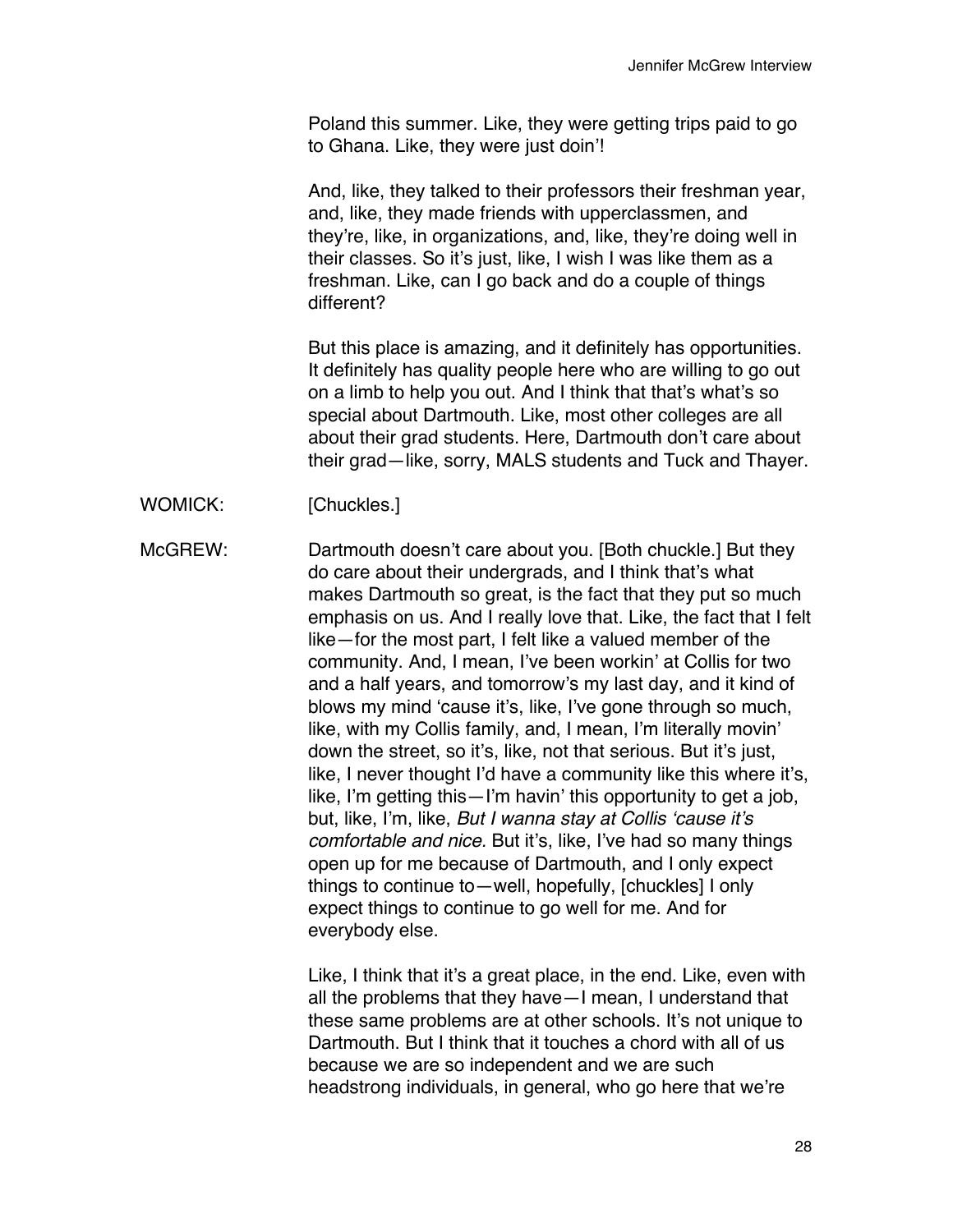tryin' to make this the best place that it can be. I think that we're workin' towards it, slowly but surely.

- WOMICK: Yeah. And looking forward, how do you see yourself staying involved with Dartmouth in the future?
- McGREW: I mean, I don't wanna say that I'm gonna be the alum here. Like, obviously, l'll be here for, like, Homecoming and, like, Green Key and stuff, but if I got a job somewhere else, I wouldn't have flown back to Dartmouth for these particular events. I probably won't even go out, 'cause it's kind of like a fine line because I'm staff, but—alum. But I probably won't, like, participate in any events. I don't think I'm gonna be particularly overly involved in that sense where I would be back—like, five-year reunion—pro'bly not. Maybe, like, 15 year. Definitely, like, 50-year. Like, 50-year, I'll come back. But anything like that, no.

I don't think that I would just give large sums of money to Dartmouth. I think if I were to give money, it'd be for very—I would very specifically say, "I want my money to go towards this." Like, there's no nurse on call at Dick's House who can do rape kits, and I think that that's a problem because if someone's been sexually assaulted, they might have to go all the way to DHMC, and, like, what if there's no female S&S officer to take them over there? So it's, like, could be a traumatic experience. I would be, like, "Here's money in a fund so that you could have a certified nurse on call all the time to do rape kits in case someone is sexually assaulted." So I feel like I would want my money to particularly go to very specific things or, like, "This money goes to putting light bulbs in Cutter-Shabazz so kids can see their books as they're studying."

WOMICK: [Laughs.]

McGREW: Like, very specific things. I don't think I would just blindly give Dartmouth money, like, "Here, take my money." But I definitely think that I want—I want to still be somewhat connected. I still want to be somewhat involved. Now, if my kids said that they want to come to Dartmouth, I don't think I would actively support it. [Chuckles.] I don't think I would be, like, "No, don't go to Dartmouth. You can go anywhere else." I think that they definitely can put my name down on, like, the